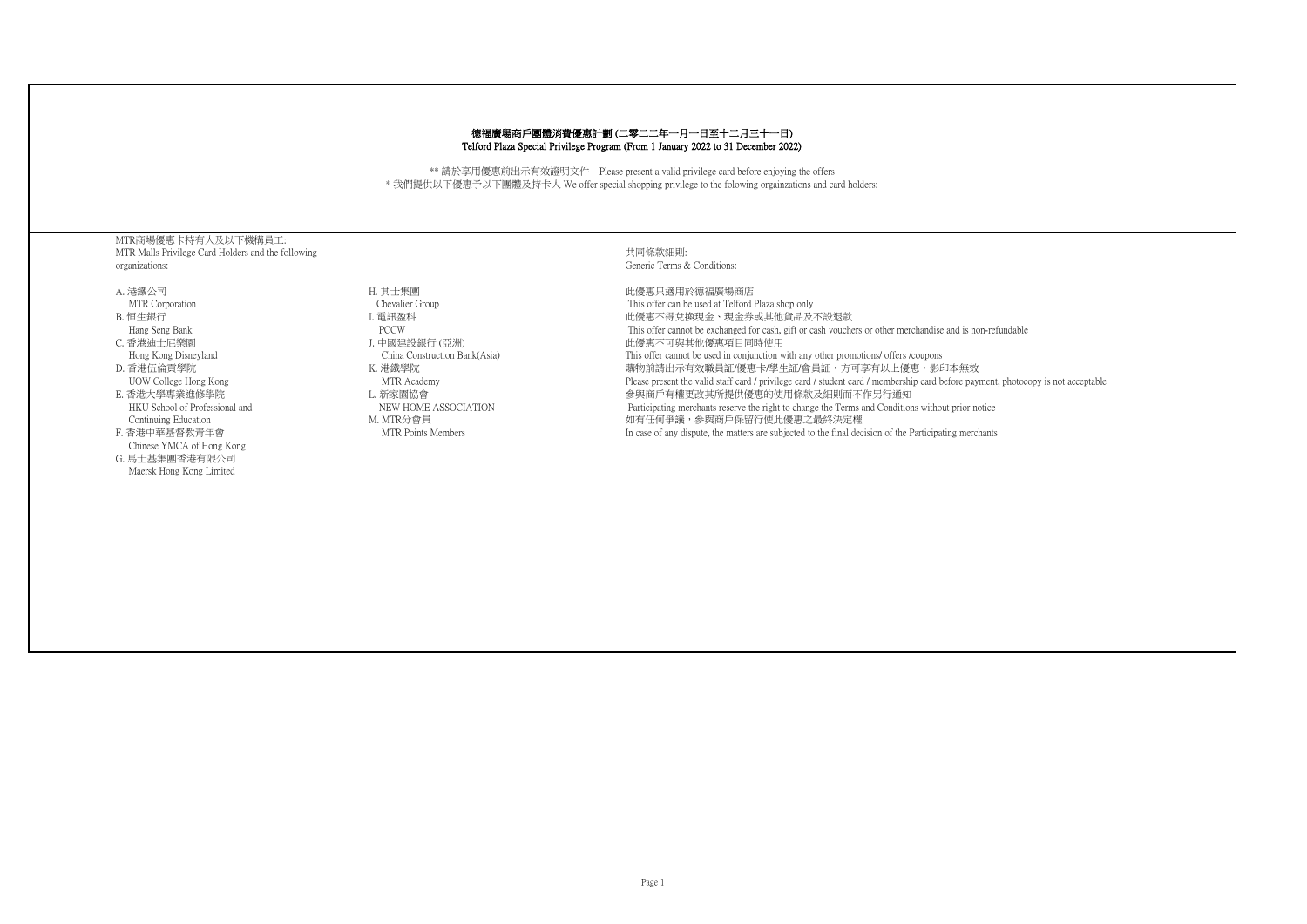|                      | 運動用品 / Sports    |                        |                                                                                                                                   |                                                                                                                                                                                                                                                                                                                                                                                                       |  |
|----------------------|------------------|------------------------|-----------------------------------------------------------------------------------------------------------------------------------|-------------------------------------------------------------------------------------------------------------------------------------------------------------------------------------------------------------------------------------------------------------------------------------------------------------------------------------------------------------------------------------------------------|--|
| Item                 | 商店編號<br>Shop No. | 商店名稱<br>Shop Name      | 優惠詳情及特定條款及細則                                                                                                                      | Offer Details & T&C                                                                                                                                                                                                                                                                                                                                                                                   |  |
|                      | F22              | Marathon Sports        | 指定正價貨品9折優惠<br>使用條款:<br>-優惠不適用於指定品牌、特選貨品、寄售貨品及專櫃                                                                                   | 10% off on selected regular-priced items<br>Terms & Conditions:<br>-Offer is not applicable to selected brands, labelled items, consignment products and counters.                                                                                                                                                                                                                                    |  |
|                      | 302-304          | Skechers               | 正價貨品享有85折優惠<br>使用條款:<br>不可與其他優惠或現金券同時使用<br>-SKECHERS 保留最終決定權                                                                      | Get 15% off on regular-priced items<br>Terms & Conditions:<br>-Cannot be used in conjunction with any promotional offers or cash coupons.<br>-SKECHERS reserves the final right in case of any disputes.                                                                                                                                                                                              |  |
|                      | 305-307          | 運動家                    | 指定正價貨品9折優惠<br>球拍類貨品95折優惠<br>使用條款:<br>-此優惠不得與其他優惠同時使用<br>-此優惠不適用於指定品牌、優惠停用之貨品及合作專櫃<br>-運動家有限公司保留更改此優惠之最終決策權利,如有任何爭議,以運動家有限公司之決定為依歸 | 10% discount on selected regular-priced items<br>5% discount on racket / paddle items<br>Terms & Conditions:<br>- This offer cannot be used in conjunction with other promotional offers.<br>- This offer is not applicable to selected brands, no discount items and concession counters.<br>- Sportshouse Limited retains the right to amend the items and has the final decision over any disputes |  |
|                      | 353              | C.P.U.                 | 指定正價貨品9折優惠<br>使用條款:<br>-此優惠不得與其他優惠同時使用<br>-此優惠不適用於指定品牌、優惠停用之貨品及合作專櫃<br>-運動家有限公司及C.P.U.保留更改此優惠之最終決策權利,如有任何爭議,以運動家有限公司之決定為依歸        | 10% discount on selected regular-priced items<br>Terms & Conditions:<br>- This offer cannot be used in conjunction with other promotional offers.<br>- This offer is not applicable to selected brands , no discount items and concession counters.<br>- Sportshouse Limited & C.P.U. retain the right to amend the items and has the final decision over any<br>disputes                             |  |
| 皮鞋及手袋 / Shoes & Bags |                  |                        |                                                                                                                                   |                                                                                                                                                                                                                                                                                                                                                                                                       |  |
| Item                 | 商店編號<br>Shop No. | 商店名稱<br>Shop Name      | 優惠詳情及特定條款及細則                                                                                                                      | Offer Details & T&C                                                                                                                                                                                                                                                                                                                                                                                   |  |
|                      | G29              | <b>JOY &amp; PEACE</b> | 正價貨品9折優惠<br>使用條款:<br>· 不可與其他優惠同時使用(包括VIP折扣,生日優惠及現金券)                                                                              | Enjoy 10% off for all regular priced item.<br>Terms & Conditions:<br>-The offer cannot be used in conjunction with other promotion offers, discounts and cash coupons.                                                                                                                                                                                                                                |  |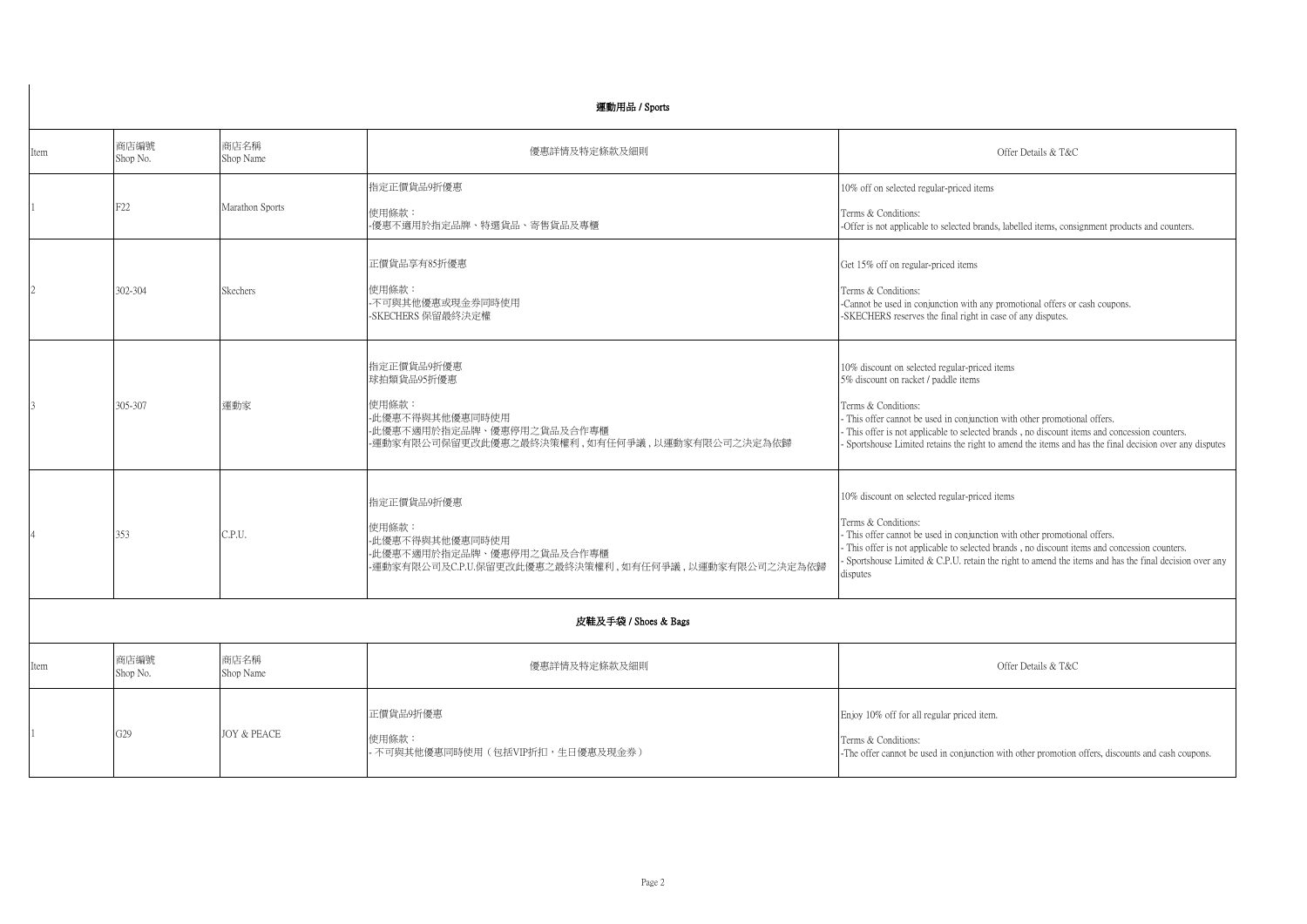|     |         | 鑽石戒指、套戒及時尚鑽飾高達85折;結婚對戒9折                                                       | Up to 15% discout on Diamond Ring, Set Ring and Fashion Jewellery.12% discount on Wedding Bands.                                                                                                                                                 |
|-----|---------|--------------------------------------------------------------------------------|--------------------------------------------------------------------------------------------------------------------------------------------------------------------------------------------------------------------------------------------------|
| G84 | I-PRIMO | 使用條款:<br>-折扣不適用於訂製款式鑽戒的戒台及其他加工費用<br>--不可與其他優惠共同使用<br>--如有任何爭議, I-PRIMO 保留最終決定權 | Terms & Conditions:<br>-Not applicable to setting on Tailor- made Diamond Ring & other processing fee.<br>-Cannot be used in conjunction with other coupons or promotion.<br>-In case of any dispute. I-PRIMO reserves the final decision right. |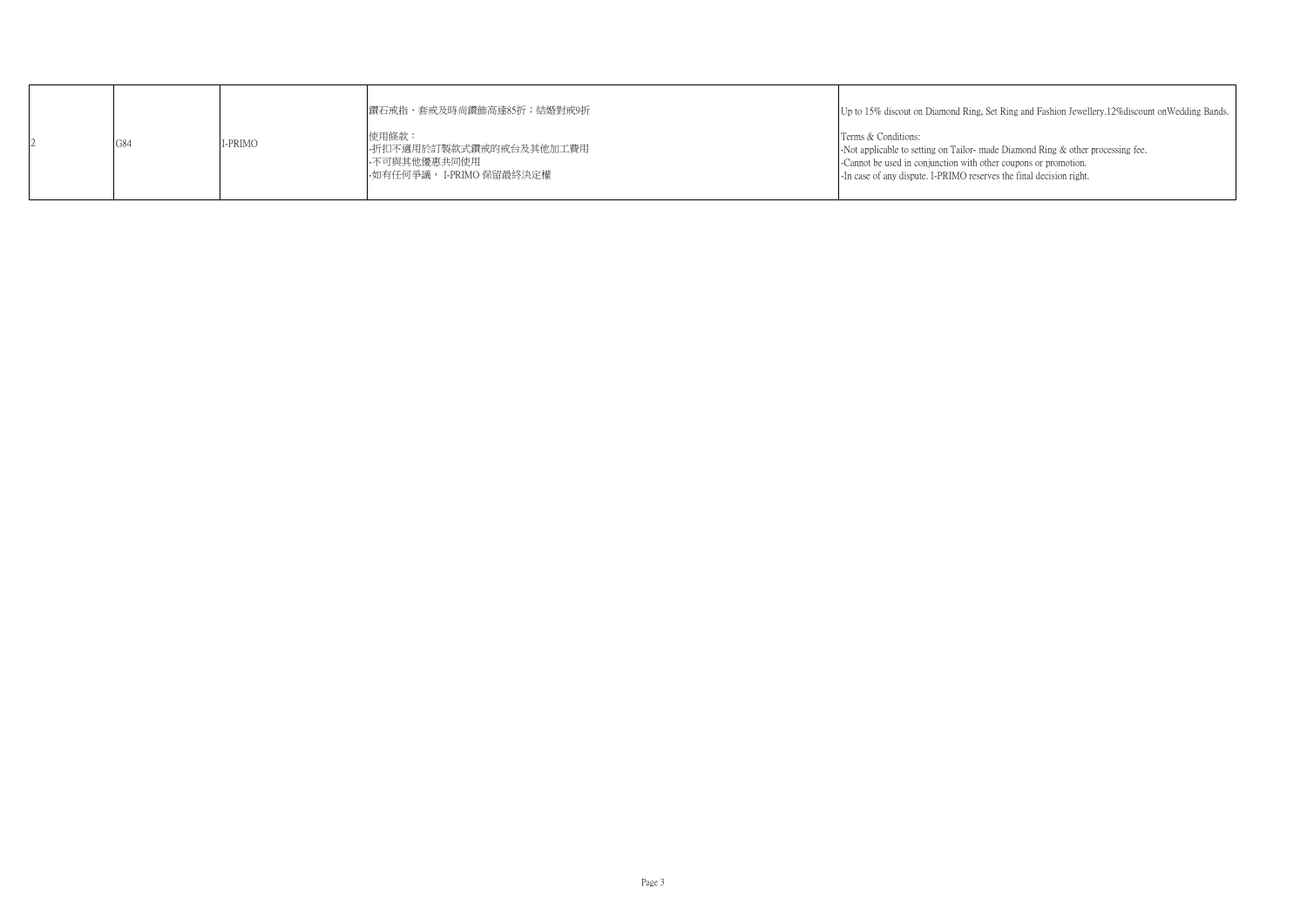| 皮鞋及手袋 / Shoes & Bags |                   |                   |                                                                                       |                                                                                                                                                                                                                                                                                                      |  |  |
|----------------------|-------------------|-------------------|---------------------------------------------------------------------------------------|------------------------------------------------------------------------------------------------------------------------------------------------------------------------------------------------------------------------------------------------------------------------------------------------------|--|--|
| Item                 | 商店編號<br>Shop No.  | 商店名稱<br>Shop Name | 優惠詳情及特定條款及細則                                                                          | Offer Details & T&C                                                                                                                                                                                                                                                                                  |  |  |
| 3                    | F <sub>2</sub> 3A | FX Creations      | 購買正價產品享9折;8折或以上產品享額外9折<br>使用條款:<br>此優惠只適用於直營九龍灣德福廣場分店,不適用於百貨專櫃<br>不適用於所有聯乘系列,限量產品及寄賣品 | 10% discount off on regular-priced items; extra 10% off on 20% or less discounted items.<br>Terms & Conditions:<br>- On this offer is only avilable in Kowloon Bay Telford Plaza shop and excluding all department stores.<br>Excluding all cross-over collection, limited edition and consignments. |  |  |
|                      | F <sub>25</sub>   | Mirabell          | 指定正價貨品9折優惠<br>使用條款:<br>不可與其他優惠同時使用                                                    | 10% off on selected regular-priced items<br>Terms & Conditions:<br>The offer cannot de used in conjuncation with other promotional offers or discounts.                                                                                                                                              |  |  |
|                      | F <sub>26</sub>   | Millie's          | 正價貨品9折優惠<br>使用條款:<br>不可與其他優惠同時使用(包括VIP折扣,生日優惠及現金券)                                    | Enjoy 10% off for all regular priced item.<br>Terms & Conditions:<br>-The offer cannot be used in conjunction with other promotion offers, discounts and cash coupons.                                                                                                                               |  |  |
|                      | 時裝 / Fashion      |                   |                                                                                       |                                                                                                                                                                                                                                                                                                      |  |  |
| Item                 | 商店編號<br>Shop No.  | 商店名稱<br>Shop Name | 優惠詳情及特定條款及細則                                                                          | Offer Details & T&C                                                                                                                                                                                                                                                                                  |  |  |
|                      | G38               | <b>LEONA</b>      | LEONA正價貨品9折<br>使用條款:<br>不可與其他優惠使用                                                     | 10% off for LEONA regular-priced<br>Terms & Conditions:<br>-This offer cannot be conjunction with any other promotions.                                                                                                                                                                              |  |  |
| $\overline{2}$       | G <sub>28</sub>   | Flavor Viola      | 正價貨品享85折優惠-<br>使用條款:<br>-此優惠只適用於正價貸品                                                  | 15% discount on regular-priced items.<br>Terms & Conditions:<br>-This offer only can be used on regular- priced items.                                                                                                                                                                               |  |  |
| 3                    | 313               | Erica Store       | 正價貨品85折                                                                               | 15% discount on regular-priced items.                                                                                                                                                                                                                                                                |  |  |
|                      | 427               | <b>JOJA</b>       | 八折優惠                                                                                  | Enjoy 20% off.                                                                                                                                                                                                                                                                                       |  |  |
| 5                    | 428               | Bellatrix         | 買2件即時享有9折優惠<br>使用條款:<br>-只限正價貨品,特價貨品除外                                                | Buy two items will have 10% discount off<br>Terms & Conditions:<br>- Except special /discounted items.                                                                                                                                                                                               |  |  |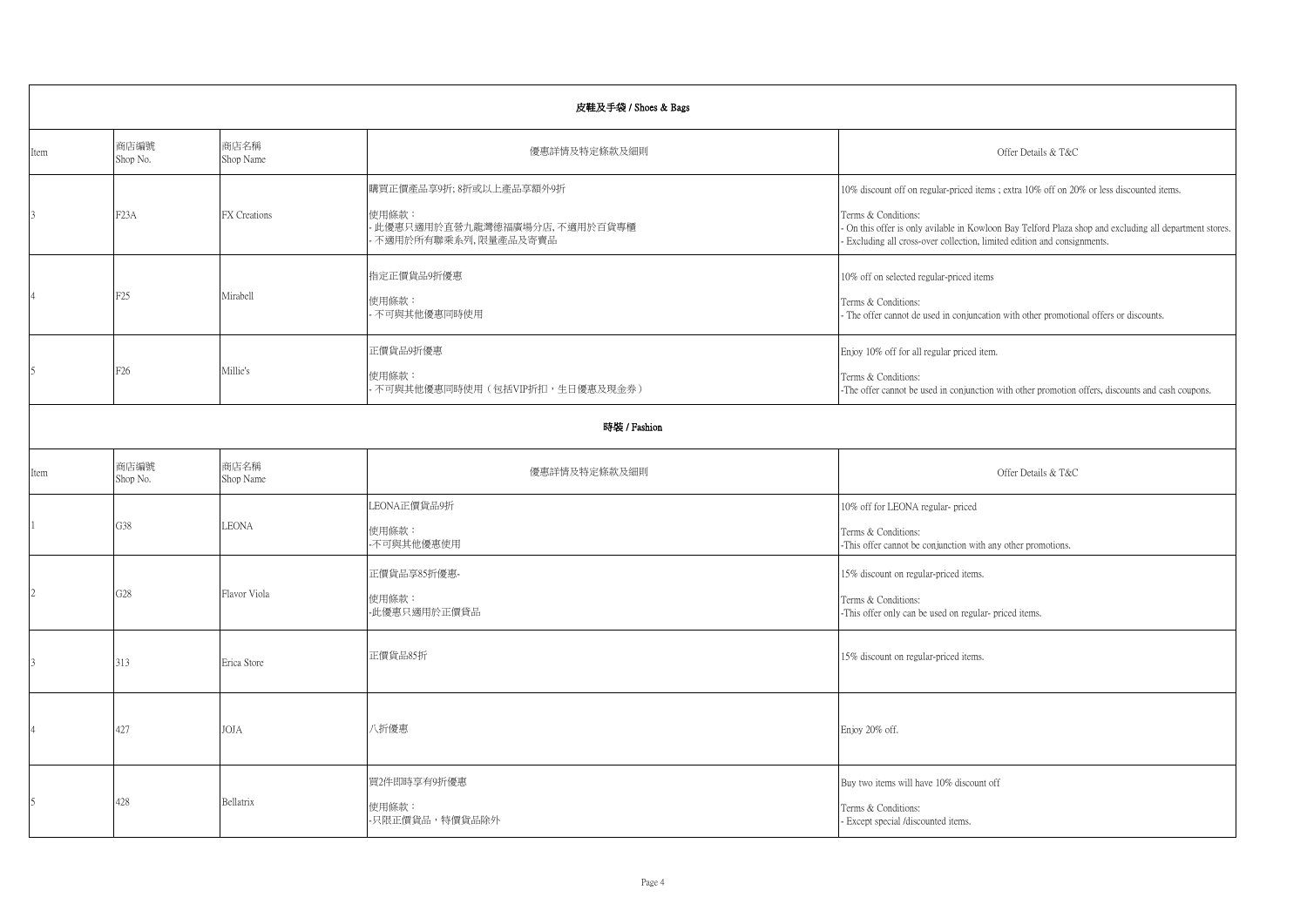|                         | 時裝 / Fashion       |                   |                                                                                                                                                                                                                                                                                                                                                                     |                                                                                                                                                                                                                                                                                                                                                                                                                                                                                                                                                                                                                                                                                                                                                                                                                                                                                                                                                                                                                     |  |  |
|-------------------------|--------------------|-------------------|---------------------------------------------------------------------------------------------------------------------------------------------------------------------------------------------------------------------------------------------------------------------------------------------------------------------------------------------------------------------|---------------------------------------------------------------------------------------------------------------------------------------------------------------------------------------------------------------------------------------------------------------------------------------------------------------------------------------------------------------------------------------------------------------------------------------------------------------------------------------------------------------------------------------------------------------------------------------------------------------------------------------------------------------------------------------------------------------------------------------------------------------------------------------------------------------------------------------------------------------------------------------------------------------------------------------------------------------------------------------------------------------------|--|--|
| Item                    | 商店編號<br>Shop No.   | 商店名稱<br>Shop Name | 優惠詳情及特定條款及細則                                                                                                                                                                                                                                                                                                                                                        | Offer Details & T&C                                                                                                                                                                                                                                                                                                                                                                                                                                                                                                                                                                                                                                                                                                                                                                                                                                                                                                                                                                                                 |  |  |
| 6                       | G13 & 62-63        | G2000             | 於香港G2000門市(Outlets及特賣場除外)購買正價貨品享9折優惠;及<br>特價貨品享95折優惠。<br>使用條款:<br>客戶於優惠期2022年1月1日至12月31日內,到香港G2000門市(outlets及大賣場除外)<br>購買正價貨品享9折優惠;購買特價貨品享95折優惠,<br>客戶必須於購物結賬時出示職員/學生證以核實身份,否則優惠不作後補<br>優惠不得兌換現金或轉讓,且不可與其他推廣優惠同時使用<br>優惠不適用於購買配件、公價貨品及現金禮券<br>優惠由 G2000 (Apparel) Limited提供,並受有關條款及細則約束<br>如有任何爭議, G2000 (Apparel)<br>Limited將保留最終決定權,包括隨時暫停、更改或終止優惠及其條款及細則,而毋須另行通知 | Enjoy 10% off on regular-priced items and 5% off on discounted items at G2000 stores in Hong Kong<br>(except outlets & bargain stores).<br>Terms & Conditions:<br>- Customer can enjoy 10% off on the regular-priced items and 5% off on the discounted items in Hong<br>Kong G2000 stores (except outlets and bargain stores) within 1 January to 31 December 2022<br>- Customers are required to present related staff card/ student card as identification before payment for<br>the offer<br>- The offers cannot be exchanged for cash or be used in conjunction with any other promotional offers.<br>- This offer is not applicable to accessories, fixed-price items and gift vouchers.<br>- This offer is offered by G2000 (Apparel) Limited with correspondence terms and conditions.<br>- In case of disputes, G2000 (Apparel) Limited reserves the rights of final decision, including<br>suspending, terminating or changing details of the offer and its terms and conditions without prior<br>notice. |  |  |
|                         | G14                | Triumph           | 購買正價貨品可享有9折優惠                                                                                                                                                                                                                                                                                                                                                       | Enjoy 10% off upon purchase on regular-priced items.                                                                                                                                                                                                                                                                                                                                                                                                                                                                                                                                                                                                                                                                                                                                                                                                                                                                                                                                                                |  |  |
|                         | G15                | Her own words     | 正價貨品享有95折優惠<br>使用條款:<br>不適用於口罩產品、Sugarmat, Toesox, Swell產品、公價產品及減價產品<br>不可與其他優惠同時使用                                                                                                                                                                                                                                                                                 | 5% discount on regular-priced items.<br>Terms & Conditions:<br>- Offer is not applicable to any face masks, fixed-price items and discounted items.<br>- Offer cannot be used in conjunction with other Her own words promotions.                                                                                                                                                                                                                                                                                                                                                                                                                                                                                                                                                                                                                                                                                                                                                                                   |  |  |
|                         | G68-69             | Giordano Ladies   | 惠顧正價貨品可享8折優惠<br>使用條款:<br>此優惠不可與其他優惠同時使用                                                                                                                                                                                                                                                                                                                             | 20% discount on regular-priced items.<br>Terms & Conditions:<br>-This offer cannot be used in conjunction with other promotional offers.                                                                                                                                                                                                                                                                                                                                                                                                                                                                                                                                                                                                                                                                                                                                                                                                                                                                            |  |  |
| 10                      | G91-92             | Giordano          | 購物淨價滿\$500,即減\$100<br>使用條款:<br>與共同條款相同                                                                                                                                                                                                                                                                                                                              | HK\$100 off upon net purchase of HK\$500<br>Terms & Conditions:<br>Same as generic terms & conditions                                                                                                                                                                                                                                                                                                                                                                                                                                                                                                                                                                                                                                                                                                                                                                                                                                                                                                               |  |  |
| 鐘錶/首飾 Watch & Jewellery |                    |                   |                                                                                                                                                                                                                                                                                                                                                                     |                                                                                                                                                                                                                                                                                                                                                                                                                                                                                                                                                                                                                                                                                                                                                                                                                                                                                                                                                                                                                     |  |  |
| Item                    | 商店編號<br>Shop No.   | 商店名稱<br>Shop Name | 優惠詳情及特定條款及細則                                                                                                                                                                                                                                                                                                                                                        | Offer Details & T&C                                                                                                                                                                                                                                                                                                                                                                                                                                                                                                                                                                                                                                                                                                                                                                                                                                                                                                                                                                                                 |  |  |
|                         | TPI MaBelle Pop Up | MaBelle Pop Up    | 凡選購MaBelle任何正價產品滿HK\$1,500或以上,即可享HK\$300優惠<br>使用條款:<br>此券不適用於購買K金配鍵及穿耳耳針                                                                                                                                                                                                                                                                                            | Entitled HK\$300 discount with purchase of any regular price item of HKS1,500 or above.<br>Terms & Conditions:<br>- This coupon is not applicable for purchasing chain necklace and picrcing earrings.                                                                                                                                                                                                                                                                                                                                                                                                                                                                                                                                                                                                                                                                                                                                                                                                              |  |  |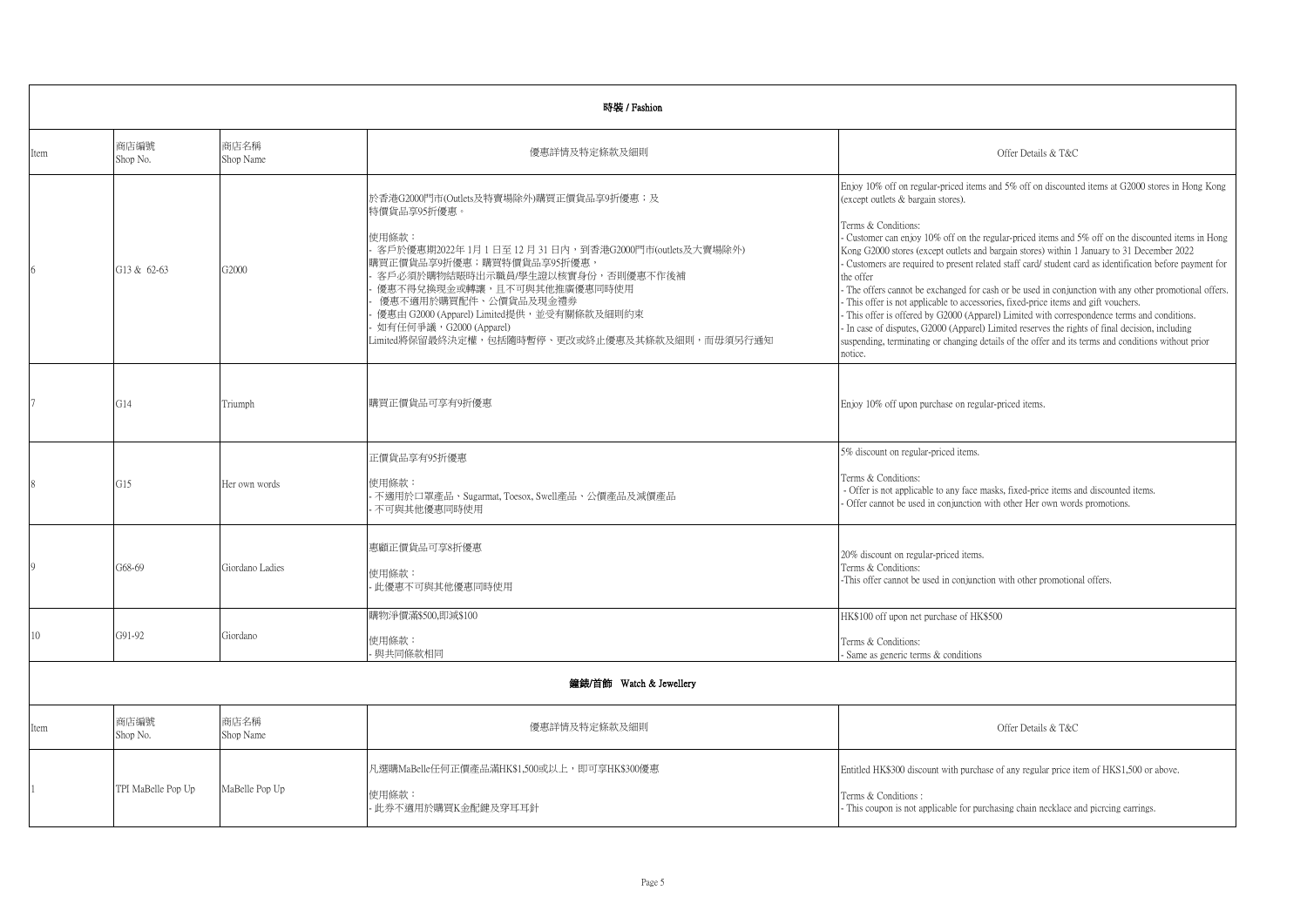| F22A   | <b>Just 925</b> | 85折                                                                                                                                                                                                                                                                                                                          | 15%off                                                                                                                                                                                                                                                                                                                                                                                                                                                                                                                                                                                                                                                                                                                                                                                                                                                                                                                                                                                                                                                                                                           |
|--------|-----------------|------------------------------------------------------------------------------------------------------------------------------------------------------------------------------------------------------------------------------------------------------------------------------------------------------------------------------|------------------------------------------------------------------------------------------------------------------------------------------------------------------------------------------------------------------------------------------------------------------------------------------------------------------------------------------------------------------------------------------------------------------------------------------------------------------------------------------------------------------------------------------------------------------------------------------------------------------------------------------------------------------------------------------------------------------------------------------------------------------------------------------------------------------------------------------------------------------------------------------------------------------------------------------------------------------------------------------------------------------------------------------------------------------------------------------------------------------|
| P37-38 | 周大福             | 1. 凡購買足金類產品,手工設計費可享8折優惠<br>2. 可以「換購價」選購指定首飾乙件<br>使用條款:<br>- 此優惠只適用於九龍灣分行<br>-此優惠有效期由2022年1月1日至 2022至 12月31日<br>此優惠不可以任何方式與其他優惠同時使用(包括任何優惠、緻愛兌換首飾、金會/珠寶會標會、周大福發出<br>之周大福會員計劃回贈禮券/VIP購物獎賞積分/營銷推廣禮券)<br>-此優惠不適用於企業禮品客訂及其他客訂貨品<br>-此優惠不適用於購買周大福傳承系列產品及金粒<br> 周大福珠寶金行有限公司保留隨時更改、取消有關條款及活動之權利,無須另行通知。如有任何爭議,周大<br>福珠寶金行有限公司保留最終決定權 | . Enjoy 20% off on Craftsmanship & Design fee of Pure Gold products.<br>2. Enjoy the purchase of a selected jewellery products in redemption price.<br>Terms & Conditions:<br>-The offers are applicable to Kowloon Bay Branch.<br>-The offers are valid from 1 Jan 2022 to 31 Dec 2022.<br>-The offers cannot be used in conjunction with other promotion offers (including any offer, Gold<br>Club/Jewellery Club/THE LUXE BY LOVE redemptions, Chow Tai Fook Membership Programme<br>reward coupons/Member Reward Bonus Points and Promotion Coupons issued by CHOW TAI FOOK).<br>-The offers cannot be used in connection with the purchase of Corporate gifts orders and other customer<br>orders.<br>-The offers are not applicable to the purchase of $CTF \cdot HUA$ Collection and pure gold nuggets.<br>-Chow Tai Fook Jewellery Co. Ltd. reserves the right to amend and cancel any of these terms and<br>conditions and any related promotions at any time without further notice. In case of any dispute<br>hereunder, the decision of Chow Tai Fook Jewellery Co. Ltd. shall be final and binding. |
|        | City Chain      | 購買88折或以上之貨品可額外享有95折優惠<br>2. 購買88折或以上之Solvil et Titus 及 CYMA貨品可額外享有95折優惠,每隻錶再額外享有\$100折扣優惠<br>使用條款:<br>-不可與其他優惠同時使用<br>-只適用於牌價HK\$1000-HK\$15,999之指定手錶<br>-不適用於智能手錶、換購手錶、特價手錶、限量版手錶及其他指定手錶<br>-如有任何爭議,時間廊保留行使此優惠之最終決定權                                                                                                        | 1. Extra 5% off on watchws disocunted at a rate of 12% or less.<br>2. Ectra 5% off on Solvil et Titus and CYMA watches discounted at a rate 12% or less, plus extra \$100<br>discount per watch.<br>Terms & Conditions:<br>-This offer cannot be used in conjunction with any other promotions/ offers/ coupons.<br>-This offer is only applicable to selected watches with a price of HK\$1000-HK\$15,999.<br>-This offer is not applicable to smart watches, redemption watches, selected discount watches, limited<br>edition watches and other selected watches.<br>-In case of any dispute, the matters are subjected to the final decision of City Chain Co. Limited.                                                                                                                                                                                                                                                                                                                                                                                                                                      |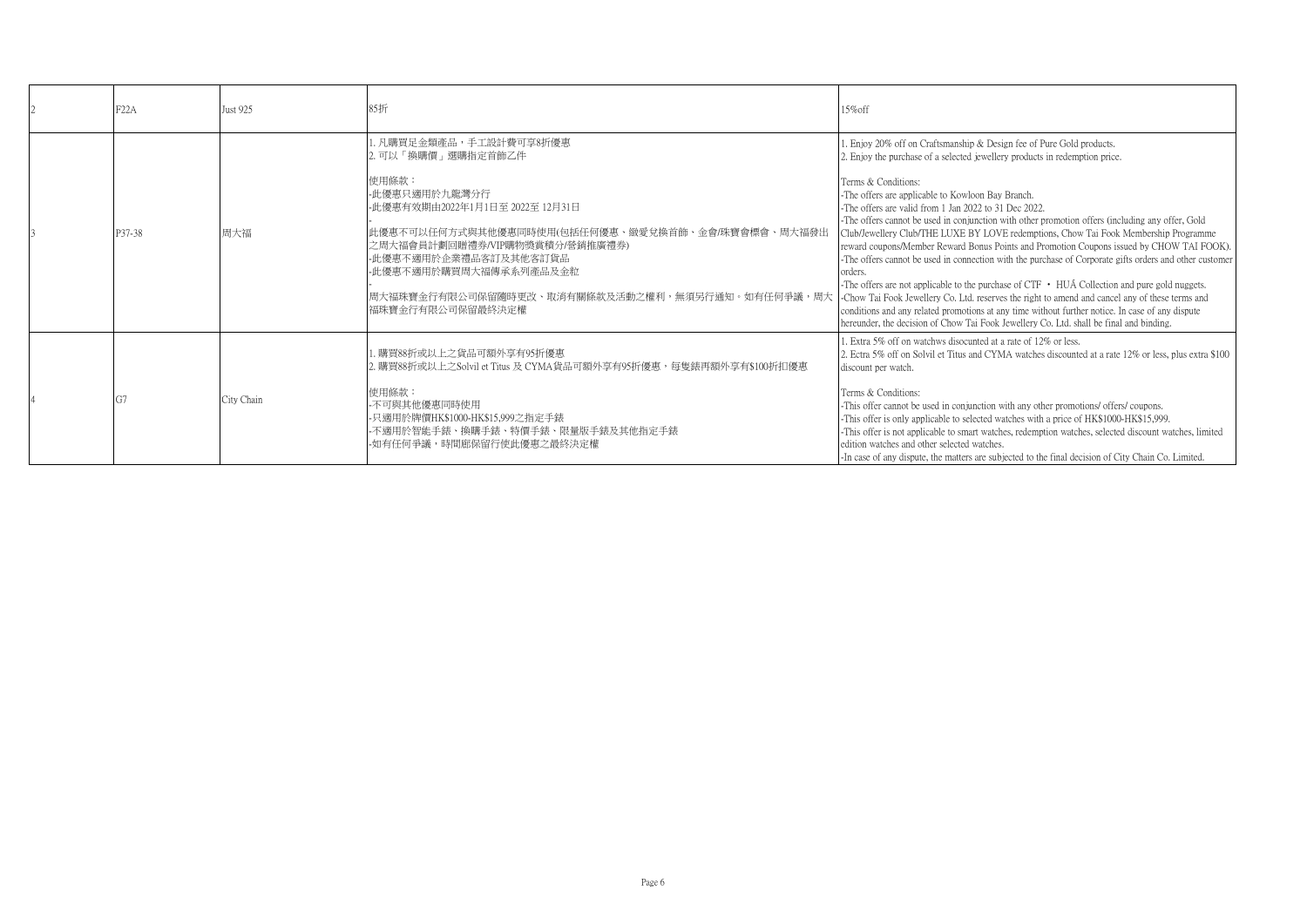|                | 鐘錶/首飾 Watch & Jewellery |                    |                                                                                             |                                                                                                                                                                                                                                                                   |  |
|----------------|-------------------------|--------------------|---------------------------------------------------------------------------------------------|-------------------------------------------------------------------------------------------------------------------------------------------------------------------------------------------------------------------------------------------------------------------|--|
| Item           | 商店編號<br>Shop No.        | 商店名稱<br>Shop Name  | 優惠詳情及特定條款及細則                                                                                | Offer Details & T&C                                                                                                                                                                                                                                               |  |
| $\overline{5}$ | 326-327                 | 皇鑽世家               | 正價產品有30%折扣<br>使用條款:<br>-此優惠不可與任何其他促銷/優惠/優惠券同時使用<br>-此優惠不適用於黃金產品及手錶                          | Enjoy 30% off on regular priced products<br>Terms & Conditions:<br>This offer cannot be used in conjunction with any other promotions/offers coupons.<br>-The offer does not apply to gold products and watch items.                                              |  |
| 6              | G9A                     | <b>ARTE Madrid</b> | 購買正價首飾可享9折優惠<br>使用條款:<br>-折扣優惠不適用於購買特價及公價貨品(即經典系列-Deseo, Reversed A,120V)<br>-優惠不可與其他優惠同時使用 | Enjoy 10% off on regular- priced jewellery items.<br>Terms & Conditions:<br>-Offer is not applicable to discounted and fixed priced items collection (including Deseo, Reversed<br>A,120V)<br>-Offer cannot be used in conjunction with other promotional offers. |  |
|                | F3-F4                   | Lukfook Jewellery  | 購買鑽石、天然翡翠、寶石、珍珠或K金首飾,即可獲9.2折優惠<br>使用條款:<br>-定價、特價、激賞價、尊享價、授權、黃金及鐘錶貨品除外                      | 8% discount upon purchase of any Diamond, Natural Fei Cui (Jadeite), Gemstones, Pearl or Karat Gold<br>tems<br>Terms & Conditions:<br>-fixed-priced, special-priced, giga-priced, privileged-priced, authorised, Gold items and timepieces<br>excluded            |  |
|                |                         |                    | 電器及電訊 / Electronics & Telecommunications                                                    |                                                                                                                                                                                                                                                                   |  |
| Item           | 商店編號<br>Shop No.        | 商店名稱<br>Shop Name  | 優惠詳情及特定條款及細則                                                                                | Offer Details & T&C                                                                                                                                                                                                                                               |  |
|                | G16                     | Bose               | 購買正價貨品可享有95折優惠<br>使用條款:<br>- 新產品及特價貨品除外                                                     | Enjoy 5% off on regular-priced items.<br>Terms & Conditions:<br>Except for new products / promotion items.                                                                                                                                                        |  |
|                | $G45-51$                | <b>FORTRESS</b>    | 購買單一正價家庭電器或影音產品滿\$2,000或以上,可享\$100折扣優惠<br>使用條款:<br>-遊戲電玩及Apple 產品除外                         | HK\$100 discount with single & regular-priced items purchase of \$HK\$2,000 or above on Home<br>Appliance and Audio Visual products.<br>Terms & Conditions:<br>- Except Gaming and Apple products.                                                                |  |
|                | G23-24                  | 中原電器               | 購買單一正價貨品滿HK\$2,000或以上,可獲HK\$100折扣優惠<br>使用條款:<br>-不適用於指定品牌、公價及特價貨品                           | Enjoy HK\$100 discount upon purchase of HK\$2,000 or above on single regular-priced products.<br>Terms & Conditions:<br>-Not applicable to selected brands, fixed price, and discounted products.                                                                 |  |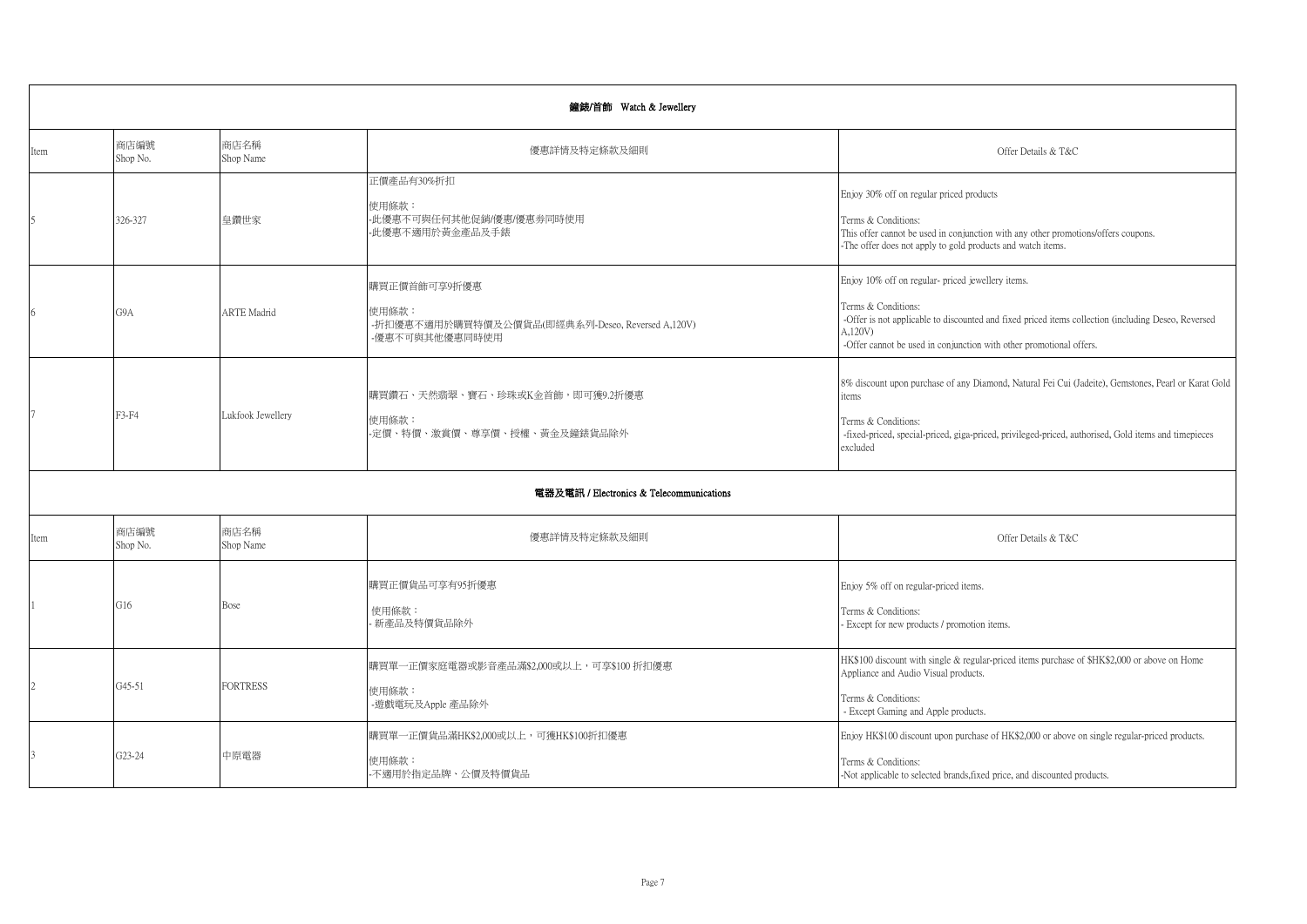|        |              | 購買配件可獲九折優惠          | 10% discount on accessories                                     |
|--------|--------------|---------------------|-----------------------------------------------------------------|
| G93-94 | New Vision 2 | 使用條款:<br>-Apple產品除外 | Terms & Conditions:<br>-Offer not applicable to Apple's product |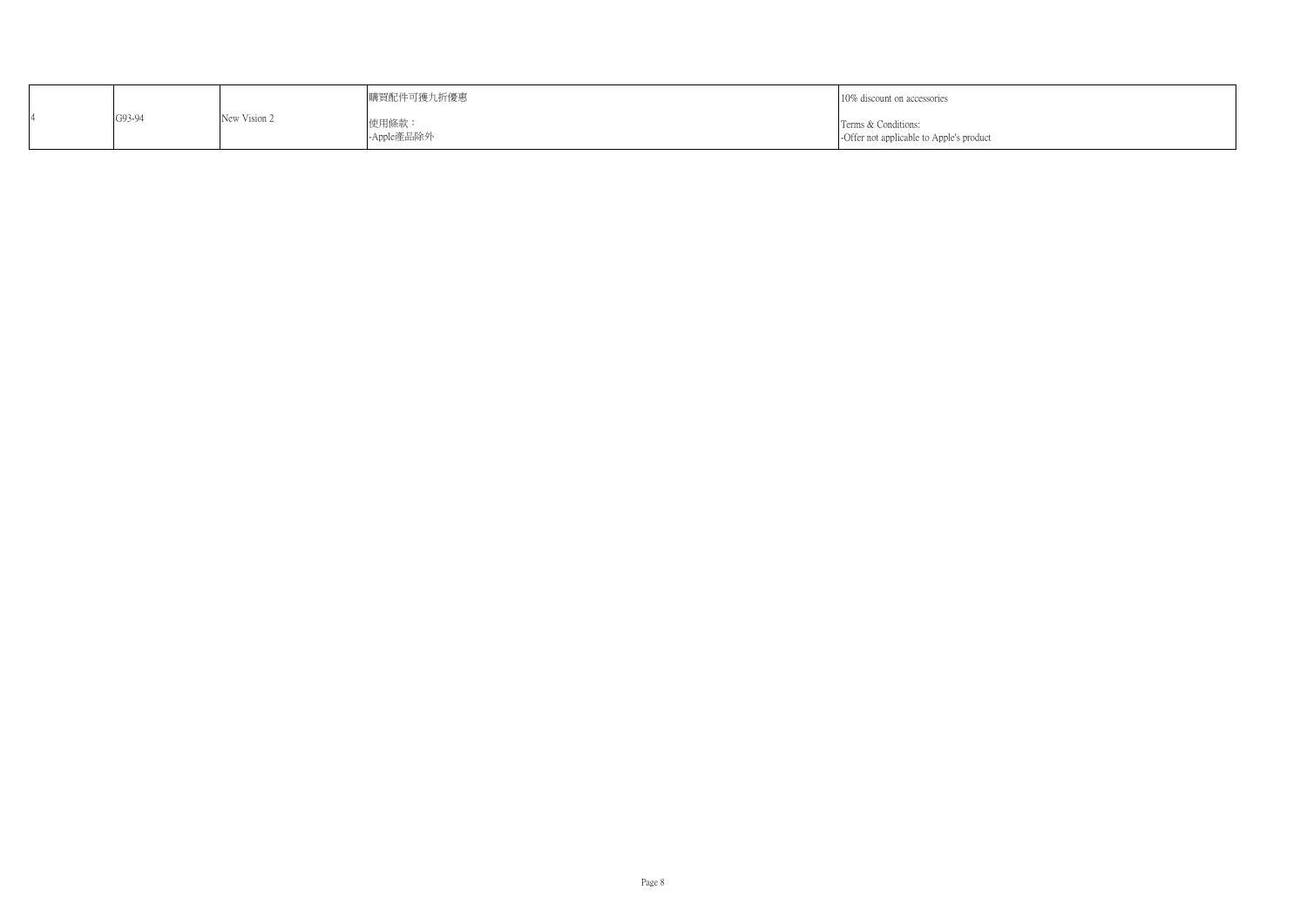|      | 美容 / Beauty      |                      |                                                                                                                                                                        |                                                                                                                                                                                                                                                                                                                                                                                                                                                                             |  |  |
|------|------------------|----------------------|------------------------------------------------------------------------------------------------------------------------------------------------------------------------|-----------------------------------------------------------------------------------------------------------------------------------------------------------------------------------------------------------------------------------------------------------------------------------------------------------------------------------------------------------------------------------------------------------------------------------------------------------------------------|--|--|
| Item | 商店編號<br>Shop No. | 商店名稱<br>Shop Name    | 優惠詳情及特定條款及細則                                                                                                                                                           | Offer Details & T&C                                                                                                                                                                                                                                                                                                                                                                                                                                                         |  |  |
|      | G5               | LUSH                 | 於Lush嵐舒德福廣場分店出示有效證件,可於個人護理諮詢後免費獲得面部產品試用裝一件<br>使用條款:<br>-此優惠只限於Lush嵐舒德福廣場分店使用<br>-於推廣期內,每位持有效證件人士只可享用此優惠一次<br>-產品試用裝數量有限,先到先得,換完即止<br>-如有任何爭議,Lush Asia Limited 保留最終決定權 | Present the valid membership at Lush Telford Plaza store, you can redeem a skincare sample after<br>personal consultation.<br>Terms & Conditions:<br>-- This offer is available in Lush Telford Plaza store only.<br>-Each member can enjoy this offer only once during the promotion period.<br>--Stocks are available on a firdt-come-first-served basis, while stock lasts.<br>-In case of any dispute, the decision of Lush Asia Limited shall be final and conclusive. |  |  |
|      | G4A              | Dior Beauty          | 以港幣150享用Dior專業眉型塑造服務,完成服務後所有費用可換取同等價值之Dior彩妝產品及獲贈彩美妝試<br>用装<br>使用條款:<br>-請致電Dior美妍客戶服務熱線服務 29700608<br>-Partums Christian Dior HK Ltd 保留一切爭議最終決議權                      | Enjoy a Brow Design Service at HKD150, which is fully redeemable for Dior makeup products and<br>receive a complimentary beauty sample set upon service complettion<br>Terms & Conditions:<br>-Please contact Dior Beauty Customer Service Hotline 29700608 for reservation.<br>-Parfums Christian Dior HK Ltd reserves right to make final decision on all disputes.                                                                                                       |  |  |
|      | G77              | L'OCCITANE           | 惠顧正價產品滿HKD\$300 可免費擭贈迷你潤手霜1支線10毫升)<br>惠顧可免費擭贈試用裝3件<br>使用條款:<br>-只適用於L'OCCITANE 分店<br>-優惠不能與其他優惠同時使用<br>-L'OCCITANE保留修訂以上條款及細則之權利,恕不另行通知。如有任何爭議,L'OCCITANE保留最終決定權       | A complimentary mini hand cream(10ml) upon purchase HKD300 on regular-priced item<br>Three complimentary samples upon purchase<br>Terms & Conditions:<br>This offer can be used at L'OCCITANE only.<br>-This offer cannot be used in conjunction with other promotional offers.<br>-L'OCCITANE reserves the right to amend the above terms without prior notice. In case of<br>lispute.L'OCCITANE reserves the right of final decision.                                     |  |  |
|      | 319              | Neal's Yard Remedies | 正價貨品9折優惠<br>使用條款:<br>-此優惠只適用於正價貨品並不可與其他優惠或指定產品套裝同時使用<br>-使用此優惠購買的貨品恕不退換及退-款如有任何爭議,Neal's Yard Remedies Hong Kong 保留最終決定權                                               | 10% OFF for regular-priced items.<br>Terms & Conditions:<br>- It is only applicable to regular-priced products, and cannot be used in conjunction with other<br>promotions and gift sets. No exchange and refund are allowed for all discounted items by using this<br>offer. In case of any disputes, Neal's Yard Remedies Hong Kong reserves the right for final decision.                                                                                                |  |  |
|      | 320-321          | <b>SOFINA</b>        | 凡購買SOFINA產品(工具除外),可享\$50現金折扣優惠<br>使用條款:<br>優惠不可與其他優惠同時使用                                                                                                               | Enjoy \$50 discount upon purchase of SOFINA products (except tools<br>Terms & Conditions:<br>The offer cannot be used in conjunction with other offers                                                                                                                                                                                                                                                                                                                      |  |  |
|      | 331              | CANVAS               | 凡購買正價產品滿HK\$800,可免費獲贈指定修護面膜旅行裝15ml一支( 價值高達HK\$145 )<br>使用條款:<br>每人限享優惠乙次<br>· 如有任何爭議, CANVAS Beauty International Limited保留最終決定權                                       | A complimentary designated mask 15ml travel size upon purchase of HK\$800 or above on regular-<br>priced items (valued up to HK\$145).<br>Terms & Conditions:<br>Each customer can enjoy the offers once only.<br>- In case of any disputes, CANVAS Beauty International Limited reserves the right of final decision.                                                                                                                                                      |  |  |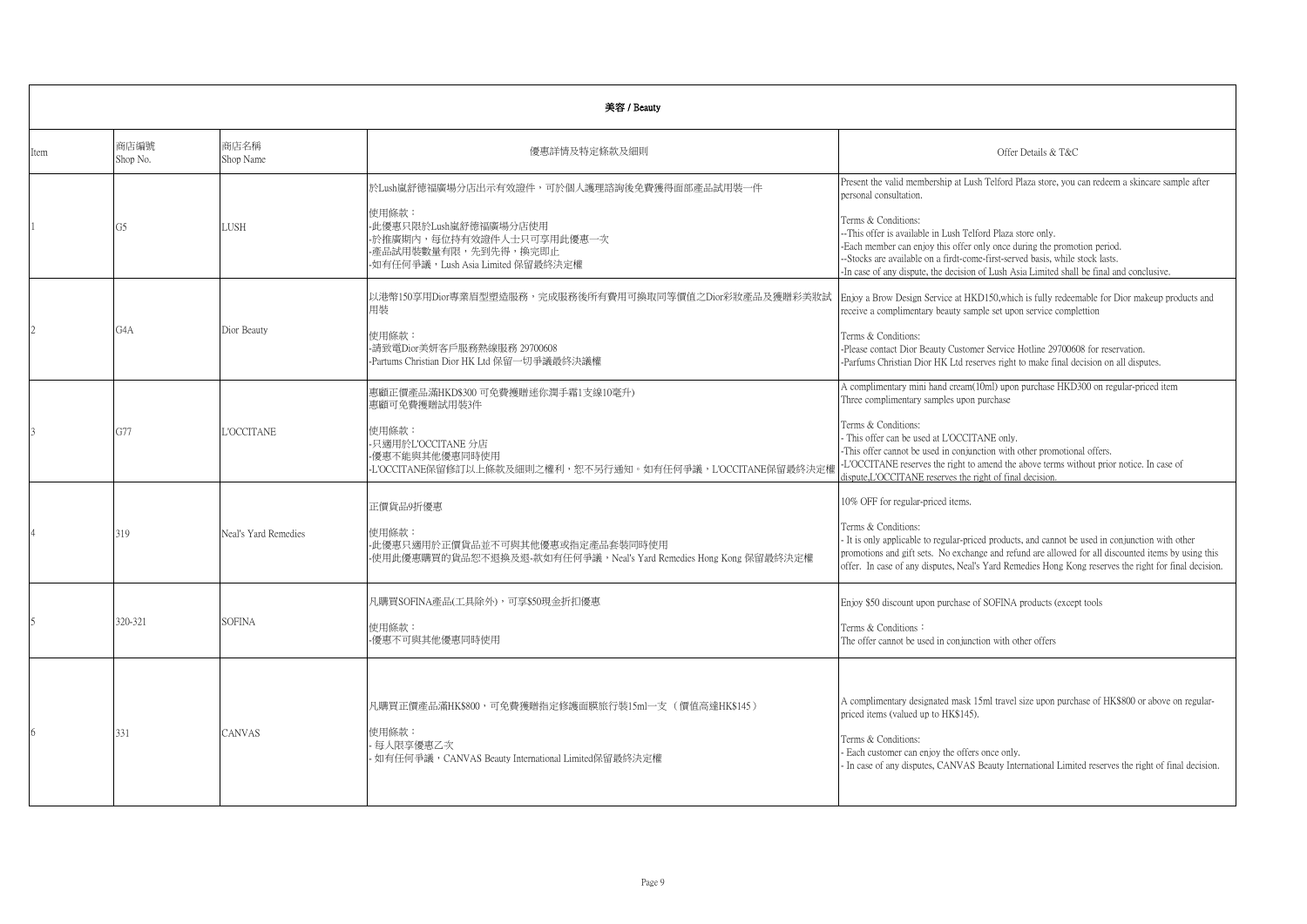| 335-336 | <b>TONYMOLY</b>     | 惠顧正價貨品滿HKD600<br>可免費獲贈2XR膠原蛋白肌底精華液120ml(價值HKD 215)                                                                                             | 如贈品出現缺貨情況,將以其他貸品代替 | A complimentary TONYMOLY 2XR Collagan Booster 120ml(valued at HKD215)upon peuchase of<br>HKD600 on regular-priced items<br>Terms & Conditions:<br>- If free gift is out of stock, other item will be substituted                                                                                                                                        |
|---------|---------------------|------------------------------------------------------------------------------------------------------------------------------------------------|--------------------|---------------------------------------------------------------------------------------------------------------------------------------------------------------------------------------------------------------------------------------------------------------------------------------------------------------------------------------------------------|
| 615     | Ingrid Millet Paris | 1. 正價貨品85折優惠。<br>2. 以優惠價\$280體驗香薰水凝活膚面部療程乙次 (TC576)<br> 3. 以優惠價\$168體驗舒緩痛症療法乙次 (TC1351) <br>使用條款:<br>- 療程優惠只限18歲或以上新客戶及香港居民<br>- 享用療程優惠前請先致電預的 |                    | 1. Enjoy 15% off on regular-priced products.<br>2. Enjoy "Aroma Moisture Facial Treatment" at a special price of \$280 (TC576).<br>3. Enjoy "Pain Relief Therapy" at a special price of \$168 (TC1351).<br>Terms & Conditions:<br>- Treatment offer is only applicable to new customer and Hong Kor above.<br>- Advanced booking via phone is required. |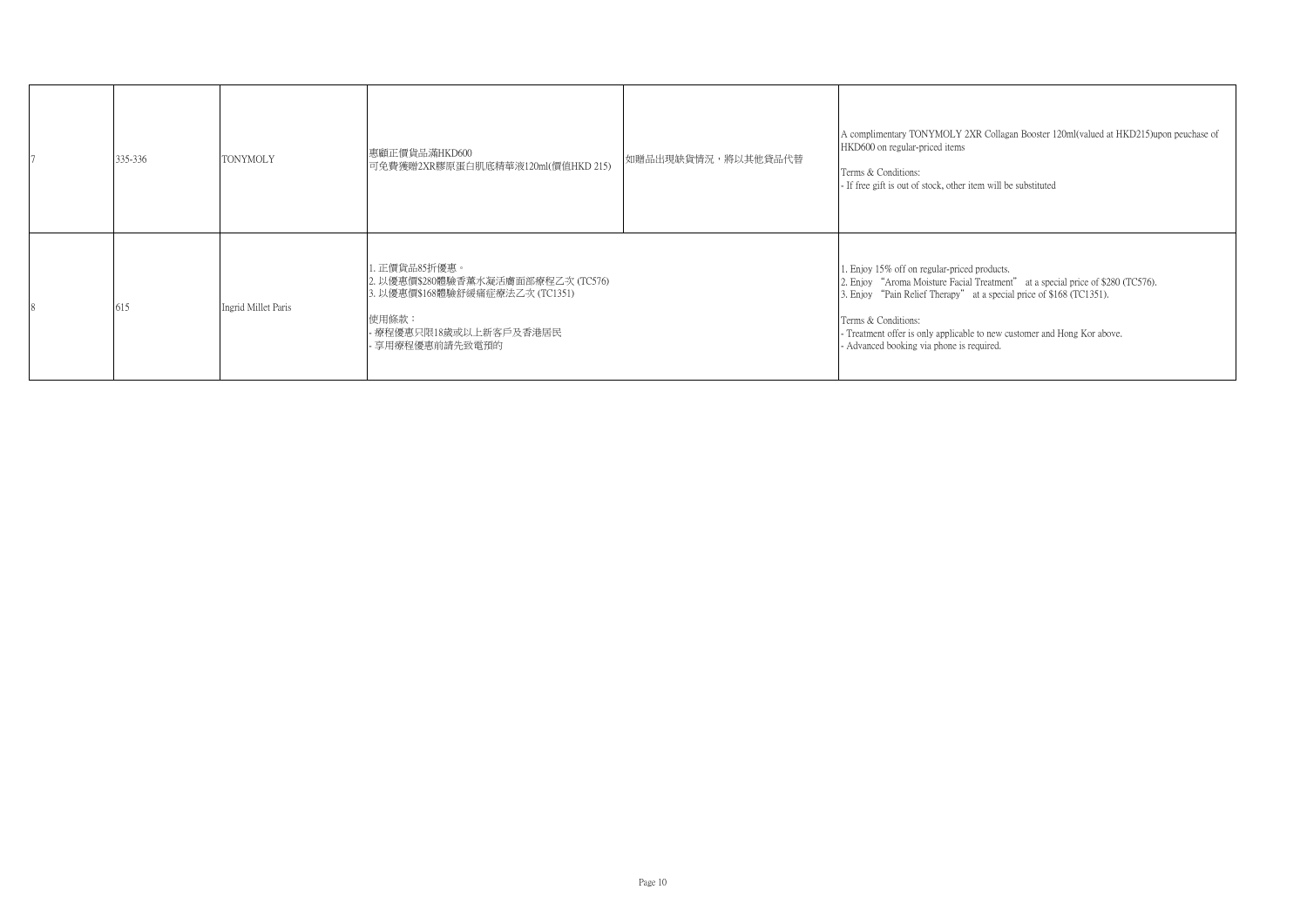|      | 餐飲食肆 / Dining     |                       |                                                                                                                                                                                                                                                                                                            |                                                                                                                                                                                                                                                                                                                                                                                                                                                                                                                                                                                                                                                                                                                                                                                                                                                                                                                                                                                                                                                                                |  |  |
|------|-------------------|-----------------------|------------------------------------------------------------------------------------------------------------------------------------------------------------------------------------------------------------------------------------------------------------------------------------------------------------|--------------------------------------------------------------------------------------------------------------------------------------------------------------------------------------------------------------------------------------------------------------------------------------------------------------------------------------------------------------------------------------------------------------------------------------------------------------------------------------------------------------------------------------------------------------------------------------------------------------------------------------------------------------------------------------------------------------------------------------------------------------------------------------------------------------------------------------------------------------------------------------------------------------------------------------------------------------------------------------------------------------------------------------------------------------------------------|--|--|
| Item | 商店編號<br>Shop No.  | 商店名稱<br>Shop Name     | 優惠詳情及特定條款及細則                                                                                                                                                                                                                                                                                               | Offer Details & T&C                                                                                                                                                                                                                                                                                                                                                                                                                                                                                                                                                                                                                                                                                                                                                                                                                                                                                                                                                                                                                                                            |  |  |
|      | G <sub>20</sub> A | <b>ITALIAN TOMATO</b> | 預訂原個蛋糕(15cm/21cm),享95折優惠。(不適用於節日及推廣蛋糕)<br>使用條款:<br>· 此優惠不可與Tomato Club 尊尚會員9折、番茄感謝日95折、優惠券及其他優惠同時使用<br>· 如有任何爭議, I.T.H.K. Limited 保留最終決定權                                                                                                                                                                  | Enjoy 5% off on Pre-order any whole cake (15cm / 21cm). (NOT applicable for Festive and Promotion<br>Cakes)<br>Terms & Conditions:<br>-This production cannot be used in conjunction with Tomato Club VIP membership 10% discount,<br>Tomato Thankful Day 5%, coupons and other promotion offers.<br>-I.T.H.K. Limited reserves the right of the final decision in case of any dispute.                                                                                                                                                                                                                                                                                                                                                                                                                                                                                                                                                                                                                                                                                        |  |  |
|      | 410-412           | 小王牛肉麵                 | 凡於星期一至五惠顧堂食點單餐牌,全單免加一服務費<br>使用條款:<br>-此優惠推廣期由2022年1月1日至2022年12月31日<br>-優惠只適用於星期一至五,並不適用於星期六、日及公眾假期<br>-優惠只適用於單點餐牌<br>-優惠只適用於德福廣場分店,只限堂食<br>- 結賬時出示有效職員証/優惠卡/學生証/會員証 正本,方可享用優惠。影印本或營幕截圖無效<br>-此優惠不設退款、兌換現金或找續餘額,亦不能與外賣、其他優惠、折扣或優惠套餐同時使用<br>-小王牛肉麵保留修改、停止優惠及更改使用條款之權利。如有任何更改,恕不另行通知<br>-如有任何爭議,小王牛肉麵將保留最終決定權 | No service charge for dine-in a la carte menu (Monday to Friday)<br>Terms & Conditions:<br>-This offer is valid from January 1, 2022 to December 31, 2022.<br>-This offer is applicable on Monday to Friday only, this offer is not applicable during Saturday, Sunday<br>and public holiday.<br>-This offer is applicable for dine-in and a la carte menu only.<br>-This offer is applicable for Dine in order in Xiao Wang Beef Noodle (Telford Plaza) branch only.<br>-This offer is required to present the valid staff card, membership card and student card. Photocopied $\&$<br>screenshot will not be accepted.<br>-This offer cannot be refunded nor redeemed for cash and no change will be given. It cannot be used in<br>conjunction with takeaways, other promotions, discounts, or set menus.<br>-Xiao Wang Beef Noodle reserves the right to suspend, vary or terminate the above offers and amend<br>the terms and conditions at any time without prior notice.<br>- In the case of any disputes, Xiao Wang Beef Noodle reserves the right of final decision. |  |  |
|      | 410-412           | 大門食堂                  | 惠顧滿\$180,即送日式炸雞一客<br>使用條款:<br>-此優惠只適用於星期一至五(公眾假期除外)                                                                                                                                                                                                                                                        | Free "Fried Chicken" upon any dine-in purchase of \$180.<br>Terms & Conditions:<br>Monday to Friday only (Except public holiday)                                                                                                                                                                                                                                                                                                                                                                                                                                                                                                                                                                                                                                                                                                                                                                                                                                                                                                                                               |  |  |
|      | 425               | 牛角日本燒肉專門店             | 9折購買株式會社獎賞計劃之會員咭(KABU PASS)<br>使用條款:<br>-需以電子貨幣結帳<br>-不可與其他優惠同時使用                                                                                                                                                                                                                                          | 10% off in KABU pass membership purchase<br>Terms & Conditions:<br>-Electronic payment is required<br>-Cannot be used in conjunction with other offers                                                                                                                                                                                                                                                                                                                                                                                                                                                                                                                                                                                                                                                                                                                                                                                                                                                                                                                         |  |  |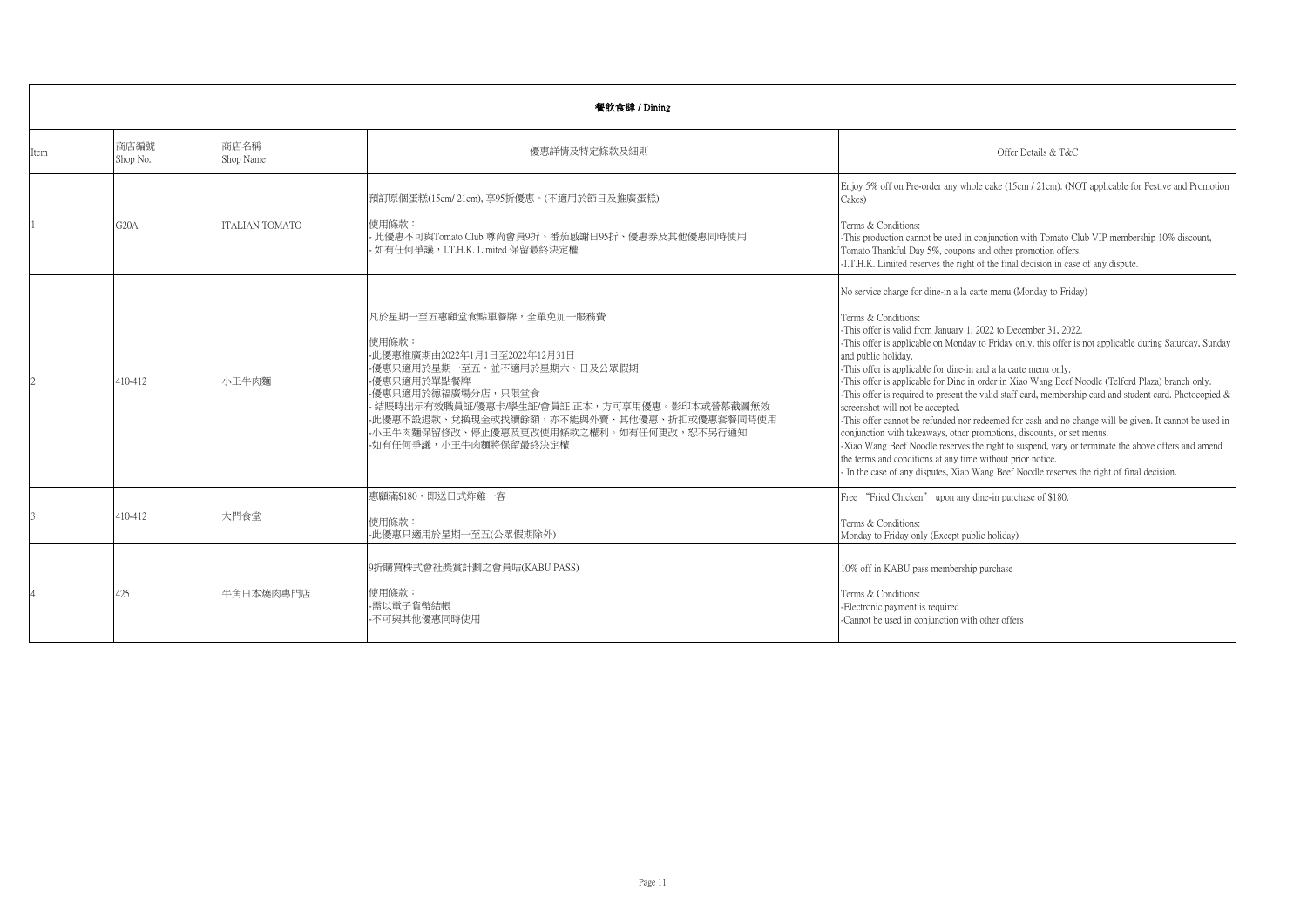|  | G53A | 翡翠拉麵小籠包 | 惠顧堂食主餐牌及特別推介餐牌滿\$200 ,即享9折優惠 <br>使用條款:<br>-有效日期由2022年1月1日至12月31日,星期一至星期五(公眾假期及前夕除外)。<br>-只適用於翡翠拉麵小籠包德福廣場分店使用<br> -只適用於惠顧堂食主餐牌或特別推介餐牌(所有套餐除外)<br>-結賬前,需出示有效的MTR商場優惠卡/MTR分會員(手機頁面)/職員證/學生證<br> -每檯每次限享用優惠一次, 恕不接受合併或分拆帳單 <br>-不可與其他優惠同時使用<br>-不可兌換現金、其他食品及產品<br>-如有任何爭議,翡翠餐飲集團保留最終決定權 | Enjoy a 10% discount on dine-in Main menu OR special recommendation menu upon spending \$200 or<br>over<br>Terms & Conditions:<br>-The offer is valid from January 1, 2022 to December 31, 2022, Monday to Friday (except public<br>holidays and public holidays' eves).<br>-Only applicable to Crystal Jade Xiao Long Bao Telford Plaza branch<br>-Only applicable to dine-in main menu or Special Recommendation menu (except all set menu)<br>-Please present the valid MTR privilege card/ MTR membership card (mobile page)/staff card/ student<br>card before payment<br>-Each table can only enjoy the offer once at a time. Consolidation or splitting of bills will not be<br>accepted<br>-Cannot be used in conjunction with other promotions<br>-Not redeemable for cash, other food and products<br>-In case of any disputes, Crystal Jade Xiao Long Bao reserves the right of final decision |
|--|------|---------|-------------------------------------------------------------------------------------------------------------------------------------------------------------------------------------------------------------------------------------------------------------------------------------|-----------------------------------------------------------------------------------------------------------------------------------------------------------------------------------------------------------------------------------------------------------------------------------------------------------------------------------------------------------------------------------------------------------------------------------------------------------------------------------------------------------------------------------------------------------------------------------------------------------------------------------------------------------------------------------------------------------------------------------------------------------------------------------------------------------------------------------------------------------------------------------------------------------|
|--|------|---------|-------------------------------------------------------------------------------------------------------------------------------------------------------------------------------------------------------------------------------------------------------------------------------------|-----------------------------------------------------------------------------------------------------------------------------------------------------------------------------------------------------------------------------------------------------------------------------------------------------------------------------------------------------------------------------------------------------------------------------------------------------------------------------------------------------------------------------------------------------------------------------------------------------------------------------------------------------------------------------------------------------------------------------------------------------------------------------------------------------------------------------------------------------------------------------------------------------------|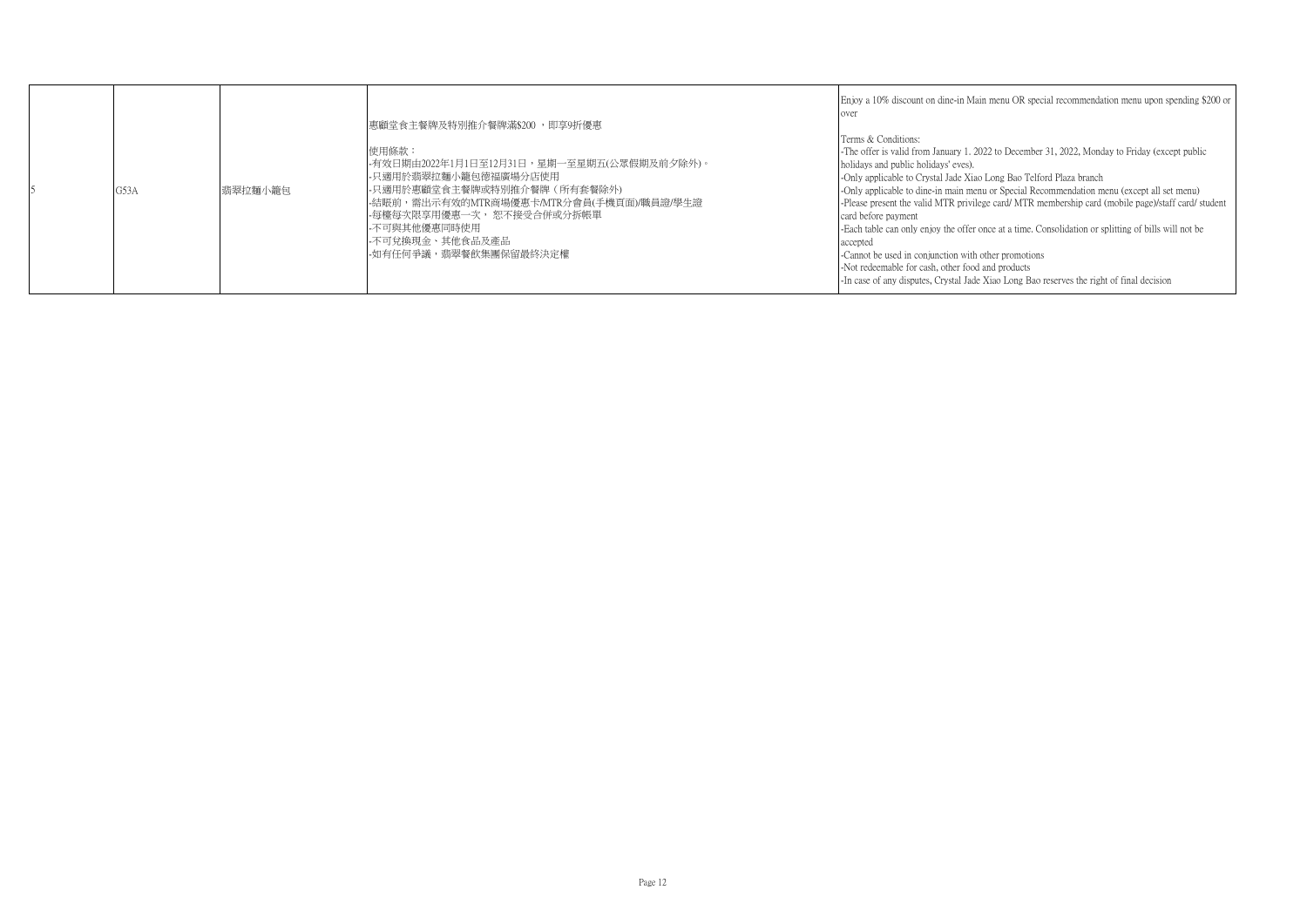|      | 餐飲食肆 / Dining    |                   |                                                                                                                                                                                                                                                                                                                |                                                                                                                                                                                                                                                                                                                                                                                                                                                                                                                                                                                                                                                                                                                                                                                                                                                                                                                                                                                                   |  |  |
|------|------------------|-------------------|----------------------------------------------------------------------------------------------------------------------------------------------------------------------------------------------------------------------------------------------------------------------------------------------------------------|---------------------------------------------------------------------------------------------------------------------------------------------------------------------------------------------------------------------------------------------------------------------------------------------------------------------------------------------------------------------------------------------------------------------------------------------------------------------------------------------------------------------------------------------------------------------------------------------------------------------------------------------------------------------------------------------------------------------------------------------------------------------------------------------------------------------------------------------------------------------------------------------------------------------------------------------------------------------------------------------------|--|--|
| ltem | 商店編號<br>Shop No. | 商店名稱<br>Shop Name | 優惠詳情及特定條款及細則                                                                                                                                                                                                                                                                                                   | Offer Details & T&C                                                                                                                                                                                                                                                                                                                                                                                                                                                                                                                                                                                                                                                                                                                                                                                                                                                                                                                                                                               |  |  |
|      | P <sub>23</sub>  | 茶·米               | 於茶・米德福廣場店之任何堂食惠顧可享九折優惠                                                                                                                                                                                                                                                                                         | Enjoy 10% off upon any dine-in spending at Sun's Bazaar Telford Plaza store.                                                                                                                                                                                                                                                                                                                                                                                                                                                                                                                                                                                                                                                                                                                                                                                                                                                                                                                      |  |  |
|      | P8A              | 泰廚房子<br>Khap & Ka | 於星期一至五惠顧堂食午市正價套餐、晚市正價餐牌及主餐牌正價食品可享88折<br>使用條款:<br>-優惠只限德福廣場之泰廚房子,請於點菜時出示有效之職員證正本予服務員<br>- 優惠不適用於公眾假期及前夕、節日及前夕、2022年 1月31日- 2月4日、2月14日、5月9日、9月9日、12月23-<br>27及31日<br>- 優惠只適用於午市正價套餐、晚市正價餐牌及主餐牌正價食品<br>-優惠不適用於指定/推廣及套餐<br>- 另收原價加一服務費<br>- 優惠不可與其他折扣/推廣優惠/折扣券或現金券同時使用<br>- 此優惠不可兌換現金或作現金找贖<br>8)如有任何爭議,餐廳保留最終決定權利 | Enjoy 12% OFF when dine-in for a-la-carte menu/ regular-priced lunch menu/ /regular-priced dinner<br>menu / during lunch/dinner time on Mon-Fri<br>Terms & Conditions:<br>-Offer is only applicable to Khap & Ka (Kowloon Bay Telford Plaza); Please present the original copy<br>of staff card before ordering<br>-The offer is not applicable on public holidays and eves, festive days and eves, and also specific<br>dates such as 31 January, 1-4 & 14 February, 9May, 9Sep and; 23-27 & 31 December 2022<br>-The offer is only applicable to regular- prices lunch menu, regular-priced dinner menu $\&$ a-la-carte<br>regular-priced item<br>-The offer is not applicable to the designated/promotion menus<br>-10% service charge of original price is applied<br>-This offer cannot be used in conjunction with any coupons, offers or discount privileges<br>-This offer cannot be redeemed for or refunded in cash<br>-The restaurant reserves the ultimate right on the use of offers |  |  |
|      | P8A              | 小城知味              | 於星期一至五惠顧堂食午市正價套餐、晚市正價餐牌及主餐牌正價食品可享88折<br>使用條款:<br>-優惠只限德福廣場之小城知味,請於點菜時出示有效之職員證正本予服務員<br>-優惠不適用於公眾假期及前夕、節日及前夕、2022年1月31日-2月4日、2月14日、5月9日、9月9日、12月23-<br>27及31日<br>-優惠只適用於午市正價套餐、晚市正價餐牌及主餐牌正價食品<br>-優惠不適用於指定/推廣套餐<br>-另收原價加一服務費<br>-優惠不可與其他折扣/推廣優惠/折扣券或現金券同時使用<br>-此優惠不可兌換現金或作現金找贖<br>-如有任何爭議,餐廳保留最終決定權利          | Enjoy 12% OFF when dine-in for a-la-carte menu/ regular-priced lunch menu/ /regular-priced dinner<br>menu / during lunch/dinner time on Mon-Fri<br>Terms & Conditions:<br>-Offer is only applicable to EC Eatery (Kowloon Bay Telford Plaza); Please present the original copy of<br>staff card before ordering<br>-The offer is not applicable on public holidays and eves, festive days and eves, and also specific<br>dates such as 31 January, 1-4 & 14 February, 9May, 9Sep and; 23-27 & 31 December 2022<br>-The offer is only applicable to regular- prices lunch menu, regular-priced dinner menu $\&$ a-la-carte<br>regular-priced item<br>-The offer is not applicable to the designated/promotion menus<br>-10% service charge of original price is applied<br>This offer cannot be used in conjunction with any coupons, offers or discount privileges<br>-This offer cannot be redeemed for or refunded in cash<br>-The restaurant reserves the ultimate right on the use of offers  |  |  |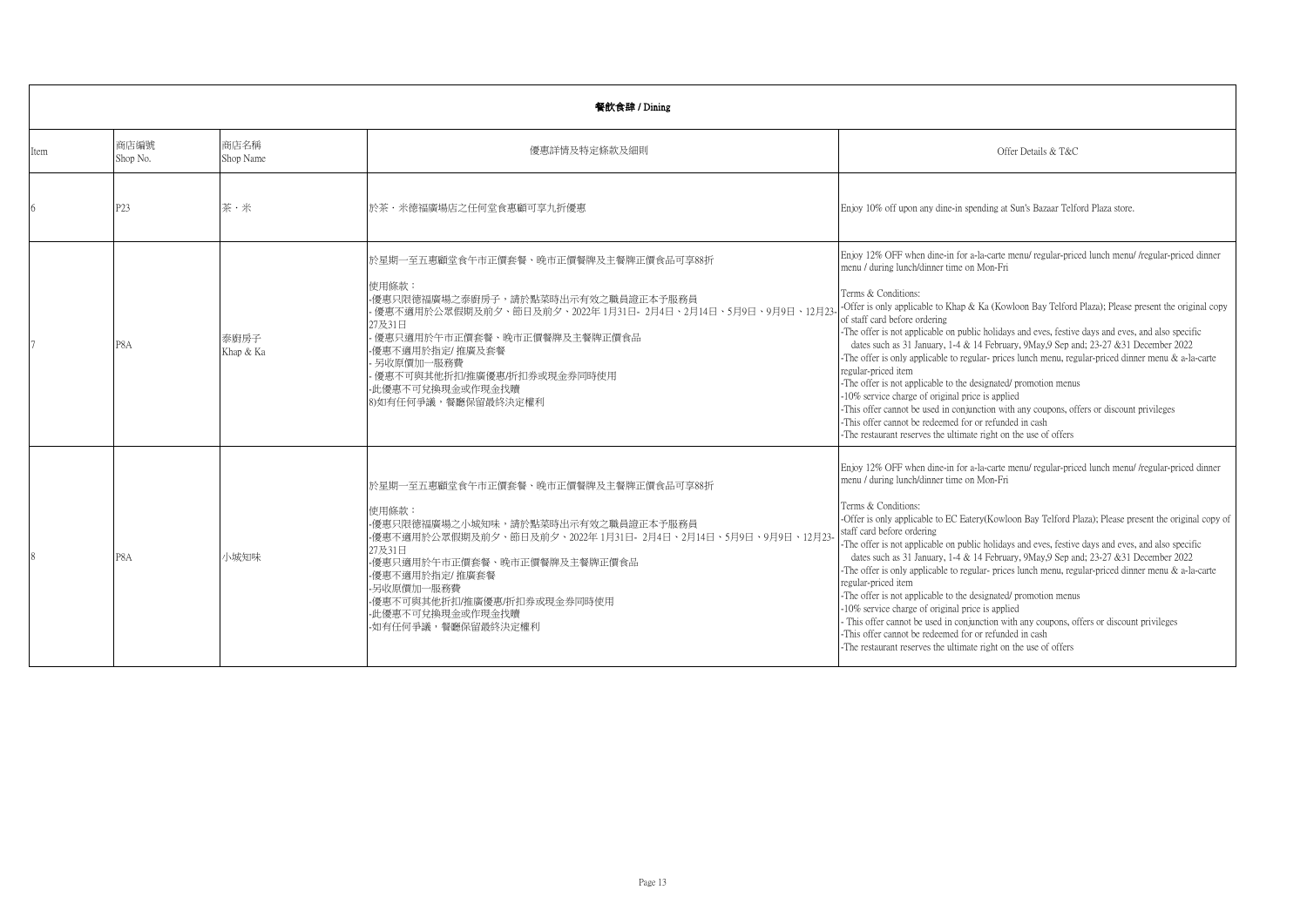|      | 餐飲食肆 / Dining    |                   |                                                                                                                                                                                                                                                                                                                                                                                                                                                                    |                                                                                                                                                                                                                                                                                                                                                                                                                                                                                                                                                                                                                                                                                                                                                                                                                                                                                                                                                                                                                                                                                                                                                                                                                                                                                                                                                                                                                                                |  |
|------|------------------|-------------------|--------------------------------------------------------------------------------------------------------------------------------------------------------------------------------------------------------------------------------------------------------------------------------------------------------------------------------------------------------------------------------------------------------------------------------------------------------------------|------------------------------------------------------------------------------------------------------------------------------------------------------------------------------------------------------------------------------------------------------------------------------------------------------------------------------------------------------------------------------------------------------------------------------------------------------------------------------------------------------------------------------------------------------------------------------------------------------------------------------------------------------------------------------------------------------------------------------------------------------------------------------------------------------------------------------------------------------------------------------------------------------------------------------------------------------------------------------------------------------------------------------------------------------------------------------------------------------------------------------------------------------------------------------------------------------------------------------------------------------------------------------------------------------------------------------------------------------------------------------------------------------------------------------------------------|--|
| Item | 商店編號<br>Shop No. | 商店名稱<br>Shop Name | 優惠詳情及特定條款及細則                                                                                                                                                                                                                                                                                                                                                                                                                                                       | Offer Details & T&C                                                                                                                                                                                                                                                                                                                                                                                                                                                                                                                                                                                                                                                                                                                                                                                                                                                                                                                                                                                                                                                                                                                                                                                                                                                                                                                                                                                                                            |  |
|      | P <sub>8</sub>   | 茜廊餐廳              | 於星期一至五惠顧堂食午市正價套餐、晩市正價餐牌及主餐牌正價食品可享88折<br>使用條款:<br>-優惠只限德福廣場之茜廊餐廳 ,請於點菜時出示有效之職員證正本予服務員<br>-優惠不適用於公眾假期及前夕、節日及前夕、2022年 1月31日- 2月4日、2月14日、5月9日、9月9日、12月23-<br>27及31日<br>優惠只適用於午市正價套餐、晚市正價餐牌及主餐牌正價食品<br>優惠不適用於指定/推廣套餐<br>-另收原價加一服務費<br>-優惠不可與其他折扣/推廣優惠/折扣券或現金券同時使用(包括茜廊VIP卡及信用卡優惠)<br>-此優惠不可兌換現金或作現金找贖<br>-如有任何爭議,餐廳保留最終決定權利                                                                                                                                             | Enjoy 12% OFF when dine-in for a-la-carte menu/ regular-priced lunch menu/ /regular-priced dinner<br>menu / during lunch/dinner time on Mon-Fri<br>Terms & Conditions:<br>-Offer is only applicable to Sidewalk Cafe (Kowloon Bay Telford Plaza); Please present the original<br>copy of staff card before ordering<br>-The offer is not applicable on public holidays and eves, festive days and eves, and also specific<br>dates such as 31 January, 1-4 & 14 February, $9$ May, $9$ Sep and; 23-27 & 31 December 2022<br>The offer is only applicable to regular-priced lunch menu, regular-priced dinner menu $\&$ a-la-carte<br>regular-priced item<br>-The offer is not applicable to the designated/ promotion menus<br>-10% service charge of original price is applied<br>-This offer cannot be used in conjunction with any coupons, offers or discount privileges (including<br>Sidewalk Cafe VIP card)<br>-This offer cannot be redeemed for or refunded in cash<br>-The restaurant reserves the ultimate right on the use of offers                                                                                                                                                                                                                                                                                                                                                                                               |  |
| 10   | P18              | Pret A Manger     | 咖啡師調製飲品享9折優惠<br>使用條款:<br>-每次交易以優惠價限購一杯<br>-優惠只限九龍灣德福Pret分店<br>免換優惠前,請出示有效的員工優惠<br>優惠包括所有咖啡師調製飲品<br>-如有任何爭議Pret A Manger (Hong Kong) 保留最終決定權                                                                                                                                                                                                                                                                                                                        | 10% off on barista prepared drinks<br>Terms & Conditions:<br>-One barista prepared drinks can be redeemed per each transaction.<br>-Offer applies to Telford Pret Shop only.<br>-Please present a valid employee card before redemption.<br>-Offer applies to all barista prepared frinks.<br>Pret A Manger (Hong Kong) has the final decision in case of any dispute.                                                                                                                                                                                                                                                                                                                                                                                                                                                                                                                                                                                                                                                                                                                                                                                                                                                                                                                                                                                                                                                                         |  |
| 11   | P26              | Simplylife        | 星期日至四惠顧simplylife堂食晚市餐牌可享免費加配頭盤及飲品一客 (原價 \$30)<br>使用條款:<br>-此優惠有效期至2022年12月31日,逾期無效<br>-此優惠只適用於 simplylife 德福廣場店<br>-此優惠只適用於星期日至四下午5時30分後(公眾假期除外)。<br> 此優惠只適用於惠顧堂食晚市餐牌,頭盤可選是日餐湯/沙律一客,飲品可選本季限定冰茶/汽水一杯(原<br>價 \$30)<br>-此優惠需另收加一服務費(以原價計算)<br>此優惠不可與其他優惠券、電子優惠券、現金券、餐飲禮券、信用卡推廣優惠、員工優惠及其他優惠或折扣<br>司時使用<br>-請於結賬前出示有效之指定機構證件,恕不接受影印本或屏幕截圖。simplylife<br>有權記錄交易詳情及顧客之有效證明文件<br>-此優惠不可兌換現金、其他產品或折扣<br>-圖片只供參考<br>-simplylife保留更改有關使用此優惠條款及細則之權利。如有任何爭議,simplylife保留最終決定權 | Order your dine-in dinner at simplylife and get a free appetizer and a drink from Sunday to Thursday<br>(Original price \$30)<br>Terms & Conditions:<br>-This offer is valid till 31 December 2022.<br>-This offer can only be used at simplylife Telford Plaza Store.<br>-This offer is only available from Sunday to Thursday after 5:30pm (except Public Holidays).<br>-This offer is applicable to dine-in dinner menu only, choice of a daily soup / salad for the appetizer,<br>and a season-limited iced tea / soft drink for the drink (Original price \$30).<br>-All prices are subject to a 10% service charge (based on the original value).<br>-This offer cannot be used in conjunction with other coupons, e-coupons, cash coupons, dining<br>vouchers, credit card promotional offers, employee discounts and other promotional offers or discounts.<br>-Please present a valid designated staff card / privilege card / student card / membership card before<br>payment. Photocopies or screenshots will not be accepted. simplylife reserve the right to record every<br>transaction including the details of the identity document used at the time of purchase.<br>-This offer cannot be exchanged for cash or other products or discounts.<br>-The photos are for reference only.<br>-This offer is subject to terms and conditions. In case of any dispute, simplylife reserves the right to<br>make the final decision. |  |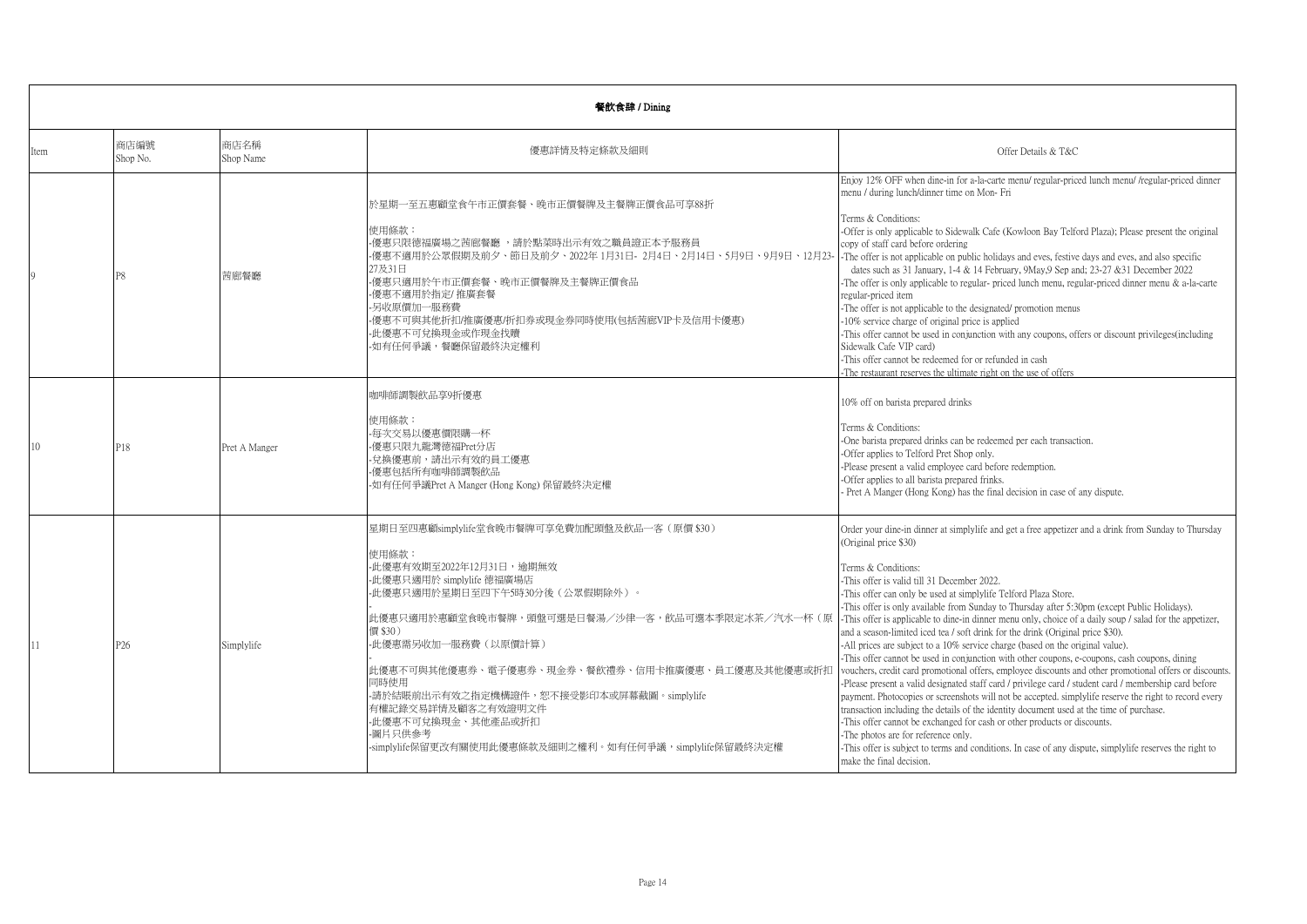| 12 | 401-402 &431 | Café&Meal MUJI | 由1月1日至4月30日,購買原個蛋糕可享9折優惠<br>由5月1日至8月31日,購買咖啡第2杯可享半價優惠(只適用於咖啡部外賣)<br>由9月1日至12月31日,購買外帶輕食可享85折優惠(包裝飲品除外)<br>使用條款:<br>-本優惠只適用於收銀櫃檯結賬時使用<br>-本優惠不可兌換作現金,亦不可與其他優惠同時使用                                                                                                                                | From 1st January to 30th April, enjoy 10% off on Whole Cakes.<br>From 1st May to 31st August, enjoy 50% off on 2nd cup of coffee at Coffee Bar (applicable to<br>takeaway only).<br>From 1st September to 31st December, enjoy 15% off on Meal to Go (except packaged drinks).<br>Terms & Conditions:<br>-This offer is applicable to payment at cashier counters only.<br>-This offer cannot be redeemed for cash and used in conjunction to any other promotional offers.                                                                                                                                                                                                                                                                                                                                                                                                                                                                                                                                            |
|----|--------------|----------------|-------------------------------------------------------------------------------------------------------------------------------------------------------------------------------------------------------------------------------------------------------------------------------------------------|------------------------------------------------------------------------------------------------------------------------------------------------------------------------------------------------------------------------------------------------------------------------------------------------------------------------------------------------------------------------------------------------------------------------------------------------------------------------------------------------------------------------------------------------------------------------------------------------------------------------------------------------------------------------------------------------------------------------------------------------------------------------------------------------------------------------------------------------------------------------------------------------------------------------------------------------------------------------------------------------------------------------|
| 13 | 413-414      | Tamago-EN      | 優惠:惠顧堂食或外賣,可享全單9折優惠<br>使用條款:<br>---此優惠只適用於Tamgo-EN德福廣場分店<br>-加一服務費以原價計算3) 請於付款前出示相關證明文件<br>優惠不可兌換現金、不設找續及不可與其他推廣優惠同時使用<br>-優惠有效期至2022年12月31日<br>-Tamago-EN 可隨時調整、更改"暫停或終止此優惠(包括相關其條款及細則),而毋須作另行通知<br>-如有任何爭議,Tamago-EN 保留一切之最終決定權                                                               | 10% Discount on Dine-in&Takeaway Menu<br>Terms & Conditions:<br>-This offer is valid for use in Tamago-EN shop at Telford Plaza only.<br>-0% service chage applies based on original price<br>-Please present relevant documents card before purchase.<br>-This special offer cannot be used simultaneously with other promotional coupons/offers and cannot be<br>exchanged for cash. No change will be provided.<br>-The promotion period of the offers valid until 31 Dec 2022.<br>-Tamago-EN reserves the right to adjust, change or terminate the promotion program(including the<br>terms and conditions) without prior notice.<br>-In the case od any dispute, Tamago-EN reserves the right to final decision.                                                                                                                                                                                                                                                                                                  |
|    | 528-529      | 上海姥姥           | 顧客憑指定商場職員證/名牌於上海姥姥德福分店惠顧主餐牌/午市套餐可享有9折優惠<br>使用條款:<br>-堂食及外賣自取皆適用<br>-此優惠全日適用<br>-不可與其他優惠、折扣及優惠券同時使用<br>-加一服務費以原價計算                                                                                                                                                                               | 10% off A La Carte Menu/ Set Lunch/ Extra-Value Set.<br>Terms & Conditions:<br>-This offer is applicable to dine-in only (Not applicable to takeaway, takwaway Deliveroo & mobile<br>ordering)<br>-This offer cannot be exchanged for cash and cannot be used in conjunction with other promotional<br>offers, discounts, cash coupons and promotion items.<br>-Subject to 10% service charge.                                                                                                                                                                                                                                                                                                                                                                                                                                                                                                                                                                                                                         |
| 15 | 603          | 金滿庭            | 凡惠顧任何菜式,可享九折優惠<br>使用條款:<br>-只適用於德福店<br>-只適用於主餐牌堂食<br>-必須以電子貨幣結賬方可享有優惠<br>-不適用於星期五、六、日、公眾假期及下午茶時段<br>-不適用於餐廳指定之日子(農曆年廿七、廿八(29-30/1/2022)、中秋節(10/9/2022)及冬至(21/12/2022)<br>-不適用於外賣、特別推廣菜單、節日食品、推廣菜式、套餐及自訂套餐<br>-不適用於茶水巾芥、餐前小食、加一服務費、開瓶費及切餅費<br>-不可與其他折扣、推廣優惠、現金券及優惠券同時使用<br>-結賬前必須出示有效職員証/會員証/住戶証 | Enjoy 10% discount upon any dine-in consumption.<br>Terms & Conditions:<br>-The offer is only applicable at Telford Plaza shop.<br>-Valid for dine-in consumption on a la carte orders.<br>-To entitle the discount offer, the bill must be settled by electronic payment.<br>-Cannot be used on Fridays, Saturdays, Sundays, Public Holidays and afternoon tea session.<br>-Not applicable on specified dates as designated by the restaurant. (Lunar New Yeasr's Day (29-<br>30/1/2022)), day of Mid-Autumn Festival(10/9/2022) & Winter Solstice Festival (21/12/2022)).<br>-Not applicable to takeaways, special promotion menu, festive items, promotion dishes, set menus $\&$<br>customized menus.<br>-Not applicable to cover charge, snacks, appetizers, service charge, corkage fee and cake cutting<br>charge.<br>-Thsi offer cannot be used in conjunction with any other promotions/ offers/ coupons.<br>-Modern China Restaurant reserves the right to exercise this offer should there be any disputes. |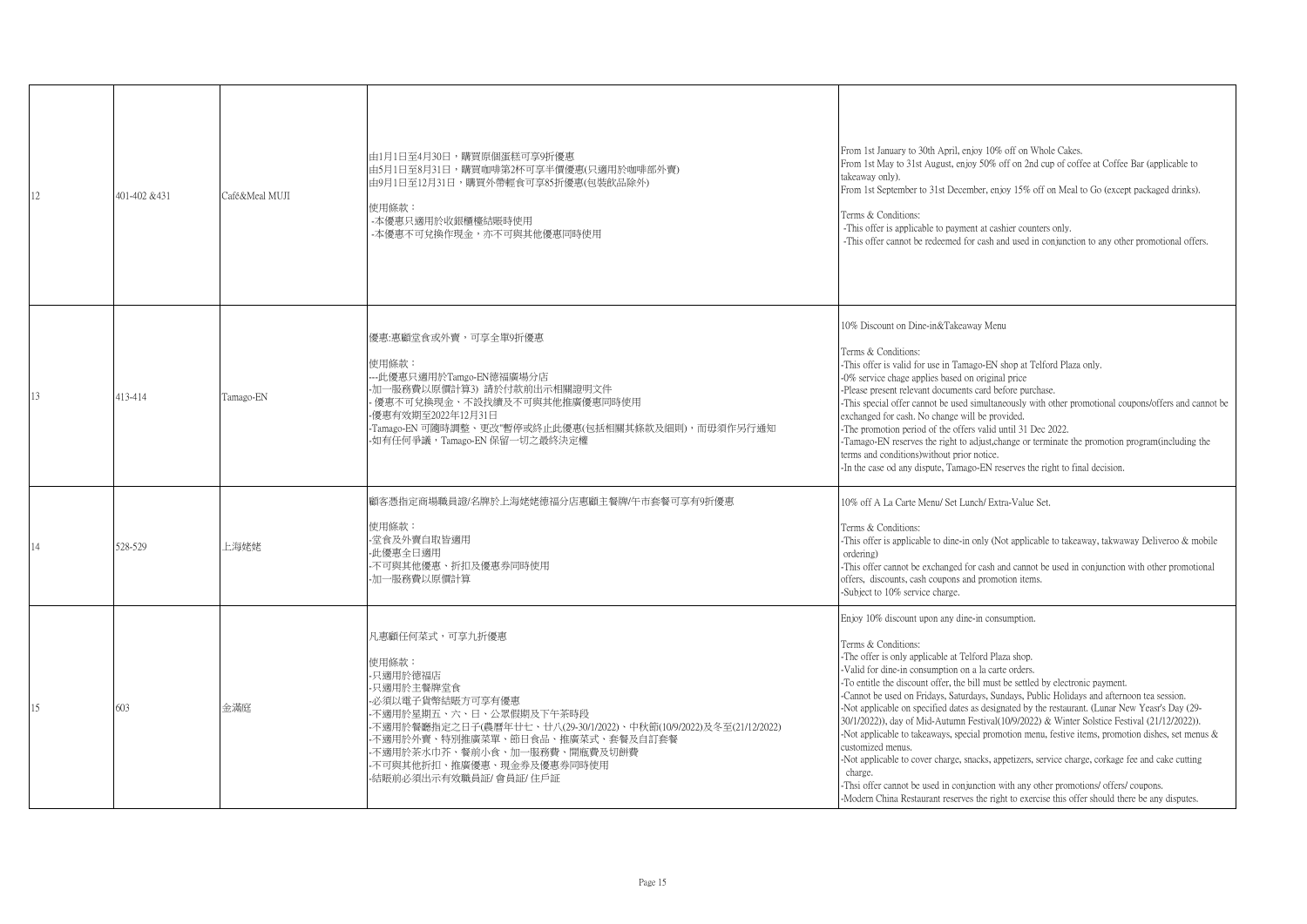|      | 餐飲食肆 / Dining    |                   |                                                                                                                                                                                                                                                                                                                                                                                                                                                                                                                                       |                                                                                                                                                                                                                                                                                                                                                                                                                                                                                                                                                                                                                                                                                                                                                                                                                                                                                                                                                                                                                                                                                                                                                                                                                                                                                                                             |  |
|------|------------------|-------------------|---------------------------------------------------------------------------------------------------------------------------------------------------------------------------------------------------------------------------------------------------------------------------------------------------------------------------------------------------------------------------------------------------------------------------------------------------------------------------------------------------------------------------------------|-----------------------------------------------------------------------------------------------------------------------------------------------------------------------------------------------------------------------------------------------------------------------------------------------------------------------------------------------------------------------------------------------------------------------------------------------------------------------------------------------------------------------------------------------------------------------------------------------------------------------------------------------------------------------------------------------------------------------------------------------------------------------------------------------------------------------------------------------------------------------------------------------------------------------------------------------------------------------------------------------------------------------------------------------------------------------------------------------------------------------------------------------------------------------------------------------------------------------------------------------------------------------------------------------------------------------------|--|
| Item | 商店編號<br>Shop No. | 商店名稱<br>Shop Name | 優惠詳情及特定條款及細則                                                                                                                                                                                                                                                                                                                                                                                                                                                                                                                          | Offer Details & T&C                                                                                                                                                                                                                                                                                                                                                                                                                                                                                                                                                                                                                                                                                                                                                                                                                                                                                                                                                                                                                                                                                                                                                                                                                                                                                                         |  |
| 16   | F27              | 千両                | 於千両德福廣場分店可享有全日堂食9折優惠                                                                                                                                                                                                                                                                                                                                                                                                                                                                                                                  | To enjoiy 10% off for dine-in consumption at Sen-ryo Telford Store                                                                                                                                                                                                                                                                                                                                                                                                                                                                                                                                                                                                                                                                                                                                                                                                                                                                                                                                                                                                                                                                                                                                                                                                                                                          |  |
| 17   | 801              | 稻香                | 午市(中午12時至下午2時)及晩市(晩上6時至9時)逢星期一至五 可享9折優惠<br>所有漁池海鮮 除外<br>使用條款:<br>- 只適用於稻香九龍灣偉業街33號德福廣場801號舖分店<br>-必須在結賬前出示有效員工証或名片<br>-只適用於星期一至五(星期六、日及公眾假期除外)<br>- 只適用於中午12時至下午2時及晚上6時至9時使用(入座計)<br>-不適用於廳房及酒席使用<br>-不可與優惠菜單、折扣菜單及其他宴席同時使用<br>-不可與其他優惠同時使用<br>-不可與其他現金券及優惠券同時使用。(集團條碼現金券除外)<br>-此優惠只限堂食,不設外賣及攜走<br>-本集團保留一切最終決定權<br>-優惠期:2022年1月1日至2022年12月31日,逾期無效<br>不適用於以下日子:<br>1.2022年1月17日至2月15日 (農曆新年)<br>2.2022年4月29日至5月8日 (母親節)<br>3.2022年6月10日至19日 (父親節)<br>4.2022年8月26日至9月12日 (中秋節)<br>5.2022年12月9日至22日 (冬至)<br>6.2022年任何一蚊特價系列推廣期內(日期待定) | Enjoy 10% Off at 12pm-2pm and 6pm-9pm, Mon-Fri. (except Saturday, Sunday and Public Holiday)<br>Terms & Conditions:<br>-This offer only valid in Tao Heung Restaurant at Telford Plaza<br>-Please present valid staff card and name card prior to bill settlement.<br>-This offer only valid from Monday to Friday(except Saturday, Sunday and Public Holiday)<br>-This offer only valid on 12:00 to 14:00 & 18:00 to 21:00<br>-This offer is not valid for festive products, VIP Rooms and banquets.<br>-This offer cannot be used in conjunction with other promotion dishes, discount dishes and set menu.<br>-This offer cannot be used in conjunction with other promotional offers.<br>-This offer cannot be used in conjunction with other cash coupons and promotional coupons.<br>-This offer is valid for dine in only.<br>-Reserves all right and final decision in any disputes.<br>-This offer is valid from 1st January, 2020 to 31 December 2020.<br>Except:<br>1.17th January, 2022 to 15th February, 2022 (Chinese New Year)<br>2.29th April, 2022 to 8th May, 2022 (Mother's Day)<br>3.10thJun, 2022 to 19th Jun, 2022 (Father's Day)<br>4.26th August, 2022 to 12th September, 2022 (Mid - Autumn Festival)<br>5.9th December, 2022 to 22nd December, 2022 (Winter Solstice)<br>6.(Designated Promotion) |  |
|      |                  |                   |                                                                                                                                                                                                                                                                                                                                                                                                                                                                                                                                       |                                                                                                                                                                                                                                                                                                                                                                                                                                                                                                                                                                                                                                                                                                                                                                                                                                                                                                                                                                                                                                                                                                                                                                                                                                                                                                                             |  |
| Item | 商店編號<br>Shop No. | 商店名稱<br>Shop Name | 優惠詳情及特定條款及細則                                                                                                                                                                                                                                                                                                                                                                                                                                                                                                                          | Offer Details & T&C                                                                                                                                                                                                                                                                                                                                                                                                                                                                                                                                                                                                                                                                                                                                                                                                                                                                                                                                                                                                                                                                                                                                                                                                                                                                                                         |  |
|      | G96-97           | 洪瑞珍               | 於門市購買任何口味三文治滿6件,即有95折優惠<br>使用條款:<br>款式以現場為主<br>每日限量,售完即止<br>使用優惠前請出示工作證<br>優惠只適用於三文治產品<br>如暫停優惠不作另外通知<br>優惠不適用於預訂及外賣平台服務                                                                                                                                                                                                                                                                                                                                                                                                              | Enjoy 5% off upon purchase a sandwich box-set(any 6 pieces).<br>Terms & Conditions:<br>- Flavor subject to on-site supply.<br>- Daily limited, until stock last.<br>- Official identification is needed.<br>- Promotion only appies to sandwich product.<br>- Prootion not apply tp any and delivery platform service.                                                                                                                                                                                                                                                                                                                                                                                                                                                                                                                                                                                                                                                                                                                                                                                                                                                                                                                                                                                                      |  |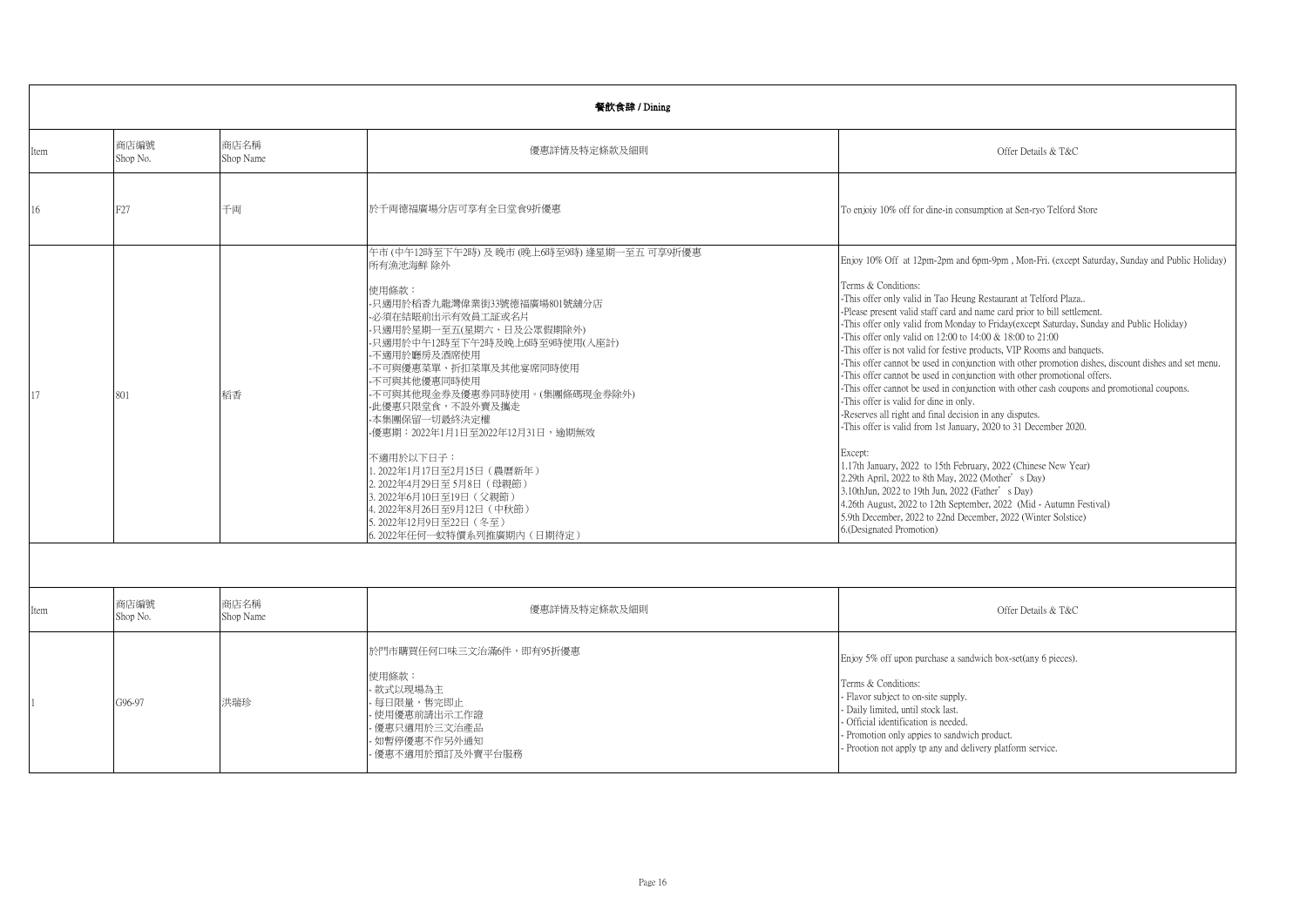| Terms & Conditions:<br>使用條款:<br>-Offer valid from 1 Jan to 31 Dec 2022.<br>-優惠有效期:2022年1月1日至12月31日<br>-Valid at Telford Plaza only.<br>零食物語<br>-此優惠只適用於德福分店<br>330<br>-Please present valid resident card or staff card upon purchase.<br>-付款時請出示有效之住戶證或員工證<br>-This offer cannot be used in conjunction with VIP card, "OkashiLand Stamp" offers and other<br> -推廣不可與VIP咭、「零食蜜蜜印」優惠及其他優惠同時使用 <br>promotional offers.<br> -推廣不適用於購買禮券、優惠組合(如買一送一,HK\$10/3件等)及換購貨 <br>-This offer is not applicable to purchase of gift vouchers, combo price items (eg. "Buy 1 get<br>-如有任何爭議,「零食物語」保留最終決定權<br>1 free", HK\$10 for 3 products, etc.) and redeemable items.<br>-In case of disputes, the decision of Okashi Land shall be final. |  |
|---------------------------------------------------------------------------------------------------------------------------------------------------------------------------------------------------------------------------------------------------------------------------------------------------------------------------------------------------------------------------------------------------------------------------------------------------------------------------------------------------------------------------------------------------------------------------------------------------------------------------------------------------------------------------------------------------------------------------------|--|
|---------------------------------------------------------------------------------------------------------------------------------------------------------------------------------------------------------------------------------------------------------------------------------------------------------------------------------------------------------------------------------------------------------------------------------------------------------------------------------------------------------------------------------------------------------------------------------------------------------------------------------------------------------------------------------------------------------------------------------|--|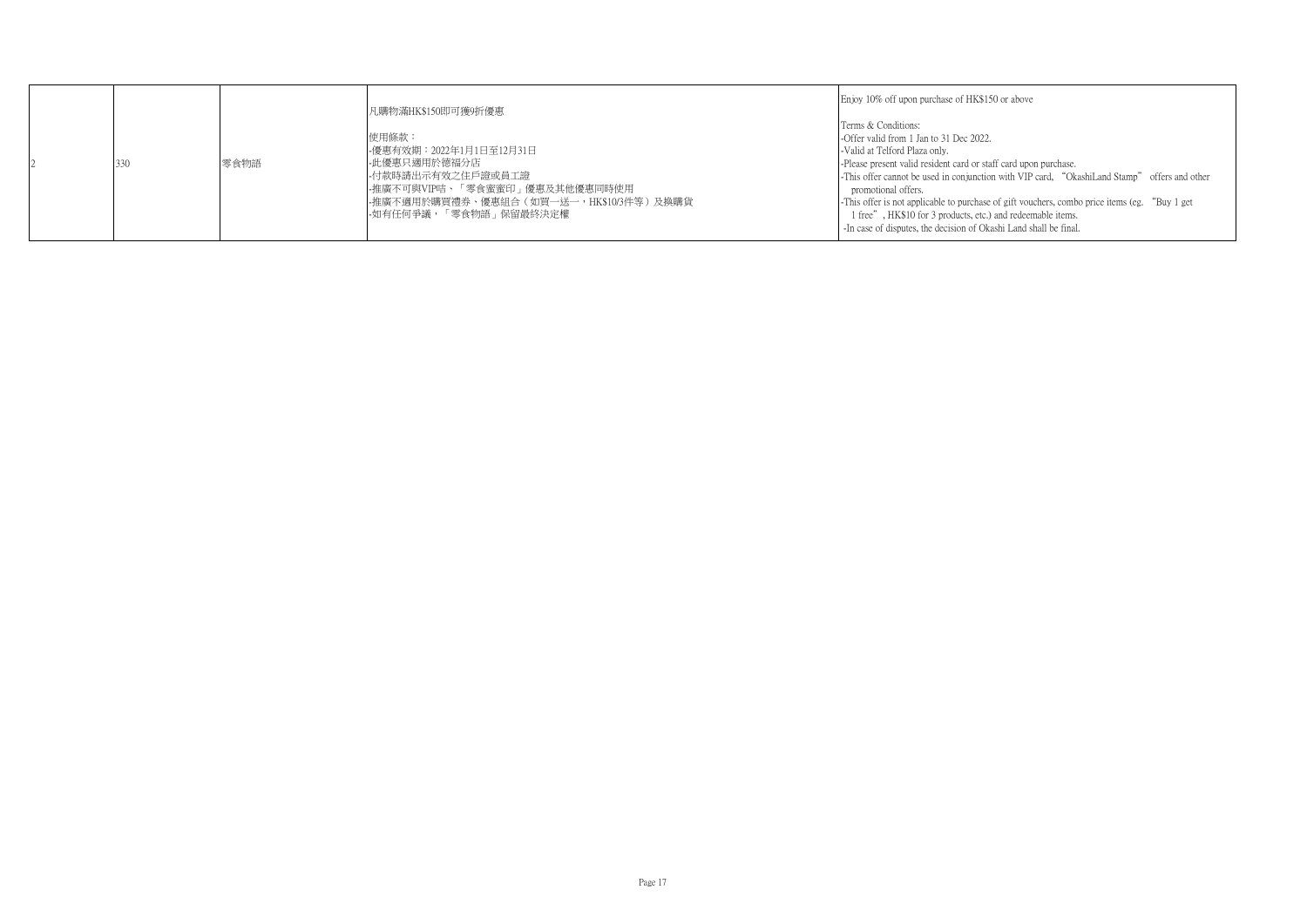|                                      | 零售美食 / Confectionary |                   |                                                         |                                                                                                                                                                                   |  |  |
|--------------------------------------|----------------------|-------------------|---------------------------------------------------------|-----------------------------------------------------------------------------------------------------------------------------------------------------------------------------------|--|--|
| Item                                 | 商店編號<br>Shop No.     | 商店名稱<br>Shop Name | 優惠詳情及特定條款及細則                                            | Offer Details & T&C                                                                                                                                                               |  |  |
|                                      | 350A                 | Twelve Cupcakes   | 可享有優惠賃\$\$70購買3件杯子蛋糕<br>使用條款:<br>-不適用於送貨服務<br>-優惠不能同時使用 | Can enjoy \$70 for 3 pcs regular size cupcakes<br>Terms & Conditions:<br>-Not valid for delvery service<br>-Cannot be used in conjunction with other voucher & promotional offers |  |  |
| 禮物、書籍及文具 / Gifts, Books & Stationery |                      |                   |                                                         |                                                                                                                                                                                   |  |  |
| Item                                 | 商店編號<br>Shop No.     | 商店名稱<br>Shop Name | 優惠詳情及特定條款及細則                                            | Offer Details & T&C                                                                                                                                                               |  |  |
|                                      | 334                  | iroiro            | 購物滿\$600,指定正價貨品9折及iroiro會81年<br>使用條款:<br>-此優惠不可與其他優惠同用  | 10% off for regular priced items and 1 year membership upon purchase of HK\$600<br>Terms & Conditions:<br>-This offer cannot be used in conjunction with other promotion offers.  |  |  |
|                                      | 502B                 | Yankee Candle     | 購買任何融蠟燈, 即送VOTIVO 11.6oz 香薰蠟燭一個"<br>使用條款:<br>送完即止       | Purchase any Candle Warmer get 1 Votivo 11.60z Aromatic Jar Candle.<br>Terms & Conditions:<br>- Promotion while stock last.                                                       |  |  |
|                                      | F13A                 | 新德福書局             | 購物滿\$50以上正價貨品9折,特價除外                                    | Purchase \$50 or above can enjoy 10% off, expect discount items.                                                                                                                  |  |  |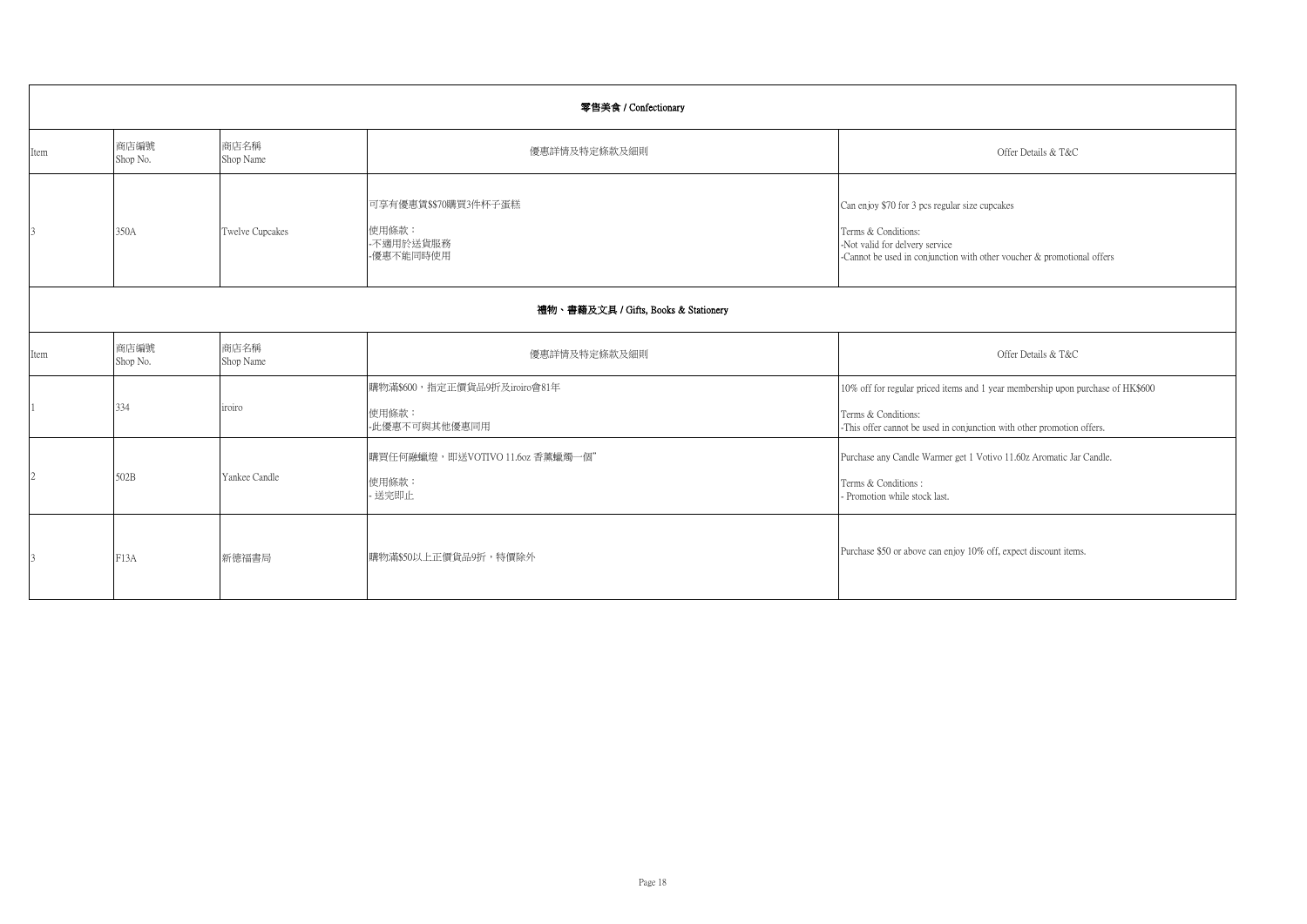|      | 視光用品/Optical Goods |                   |                                                                                                                                                                                                                                                                                                                 |                                                                                                                                                                                                                                                                                                                                                                                                                                                                                                                                                                                                                                                                                                                                                                                                                                                                                                                                                 |  |
|------|--------------------|-------------------|-----------------------------------------------------------------------------------------------------------------------------------------------------------------------------------------------------------------------------------------------------------------------------------------------------------------|-------------------------------------------------------------------------------------------------------------------------------------------------------------------------------------------------------------------------------------------------------------------------------------------------------------------------------------------------------------------------------------------------------------------------------------------------------------------------------------------------------------------------------------------------------------------------------------------------------------------------------------------------------------------------------------------------------------------------------------------------------------------------------------------------------------------------------------------------------------------------------------------------------------------------------------------------|--|
| Item | 商店編號<br>Shop No.   | 商店名稱<br>Shop Name | 優惠詳情及特定條款及細則                                                                                                                                                                                                                                                                                                    | Offer Details & T&C                                                                                                                                                                                                                                                                                                                                                                                                                                                                                                                                                                                                                                                                                                                                                                                                                                                                                                                             |  |
|      | G30                | Zoff              | 購買HK\$498或以上的鏡架產品 (不包括太陽眼鏡及PC鏡套裝),即可享有95折優惠<br>使用條款:<br>-此優惠只適用於 Zoff 香港德福及青衣城分店。客人需於付款前出示相關證明文件<br>-此活動優惠期至 2022年12月31日<br>-購買 HK\$498 或以上鏡架產品 (不包括太陽眼鏡及 PC 鏡套裝), 即可享 95折優惠<br>- 此優惠只適用於單一消費<br>- 此優惠並不可與其他優惠同時使用<br>-本公司 (Omni Beauty Retailing Limited) 有權修改有關條款及細則、更改或終止有關 優惠,而不作另行通知<br>如有任何爭議,本公司將保留最終決定權 | Enjoy 5% off upon purchasing optical frames with value HK\$498 or above (not applicable to PC lens,<br>sunglasses, and discounted products)<br>Terms & Conditions:<br>-This offer is applicable at Zoff Hong Kong Telford Plaza & Maritime Square stores. Please present<br>valid corporate card or staff card as proof before purchase.<br>This offer is valid before 31st December, 2022.<br>-SHKP Club members can enjoy 5% off upon purchasing optical frames with value HK\$498 or above<br>(not applicable to PC lens, sunglasses, and discounted products).<br>-This offer can be used in single transaction only.<br>-This offer cannot be used in conjunction with other promotion.<br>-Omni Beauty Retailing Limited reserves the right to amend these terms and conditions as well as to<br>vary or terminate the offers without prior notice. In case of disputes, the decision of Omni Beauty<br>Retailing Limited shall be final. |  |
|      | G64                | LensCrafters      | 凡購買正價鏡架連鏡片或太陽眼鏡滿\$1500,即享\$188優惠<br>使用條款:<br>-此優惠只適用於亮視點德福廣場分店<br>- 此優惠不適用於公價貨品及減價貨品<br>-此優惠不可兌換現金及不可與其他優惠同時使用<br>-如有任何爭議,Luxottica Retail Hong Kong Limited保留最終決定權                                                                                                                                             | Enjoy \$188 instant rebate upon purchase of regular priced frame plus lenses or sunglasses for \$1500<br>Terms & Conditions:<br>-This offer can be used at LensCrafters shop in Telford Plaza only.<br>-This offer is not applicable to fixed-price items and discounted items.<br>-This offer cannot be used in conjunction with other promotional offers.<br>-In case of any dispute, Luxottica Retail Hong Kong Limited reserves the right of final decision                                                                                                                                                                                                                                                                                                                                                                                                                                                                                 |  |
|      | G95                | OPTICAL 88        | 正價貨品9折優惠<br>使用條款:<br>-優惠不適用於指定品牌眼鏡產品、藥水、真金眼鏡及特價貨品(包括套餐優惠)或雜項                                                                                                                                                                                                                                                    | Enjoy 10% off on regular-priced items<br>Terms & Conditions:<br>-Offer is not applicable to selected eyewear, solutions, solid gold eyewear and discounted items<br>(including packages) or sundries.                                                                                                                                                                                                                                                                                                                                                                                                                                                                                                                                                                                                                                                                                                                                           |  |
|      | 339                | <b>OLENS</b>      | 日韓盒裝正價貨品九折<br>使用條款:<br>-優惠不可以與其他折扣及優惠同時使用<br>-優惠不可兌換現金<br>- 此優惠只適用於OLENS德福門市<br>-OLENS HK保留最終決定權                                                                                                                                                                                                                | 10% off on selected regular-priced items<br>Terms & Conditions:<br>-This offer is valid from 1 January to 31 December 2021<br>-This offer cannot be used with other promotion or discount<br>-This offers cannot be exchanged for cash<br>-This offer can used only at OLENS Telford Plaza shop only<br>-OLENS HK reserves right of final decision                                                                                                                                                                                                                                                                                                                                                                                                                                                                                                                                                                                              |  |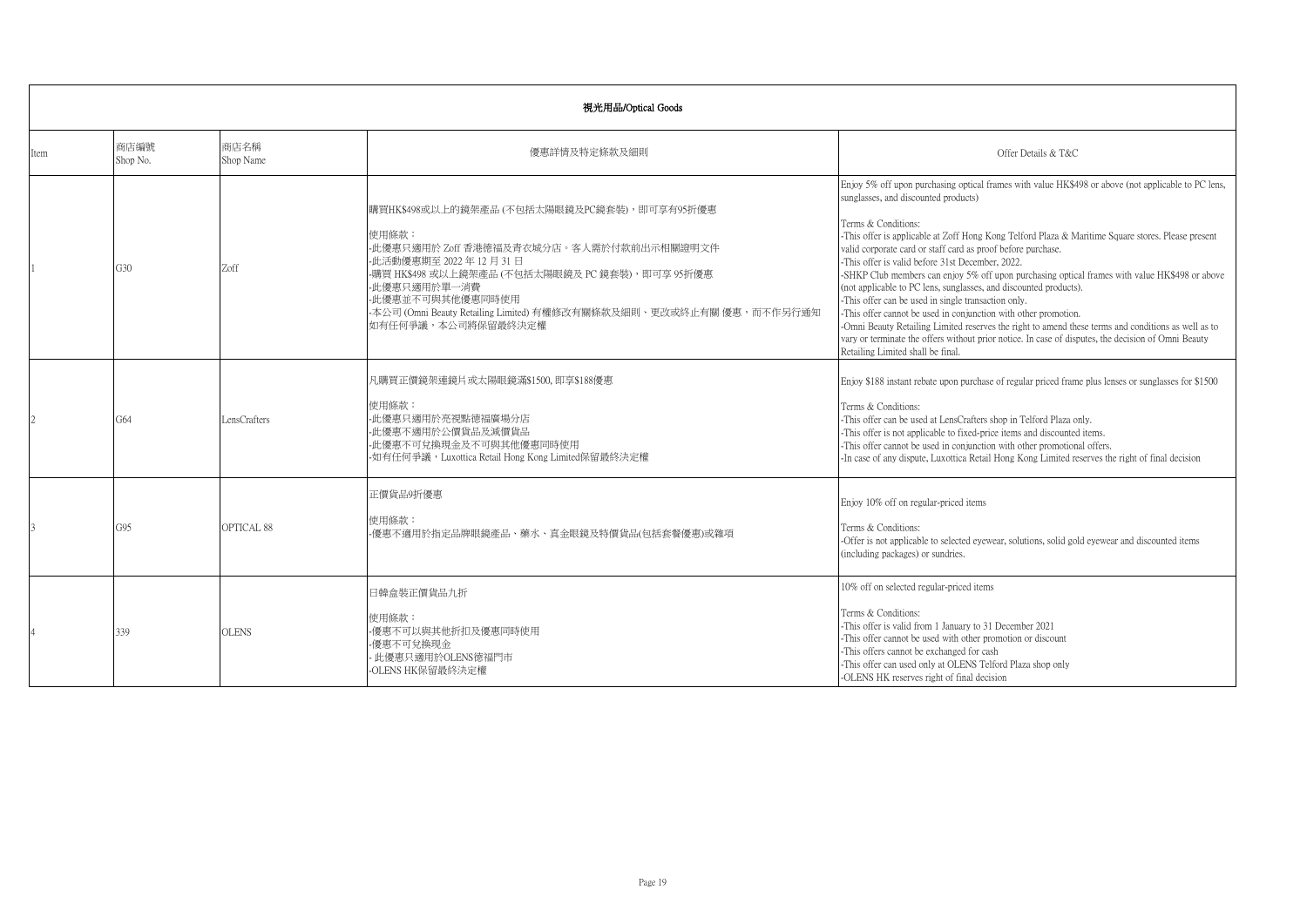| 348     | eGG Optical Boutique | 購買正價眼鏡產品,可享9折優惠 <br>使用條款:<br>- 此優惠只適用於德福廣場eGG分店購買一副淨鏡架/架連鏡套裝/太陽眼鏡時使用,並不適用於購買隱形眼鏡<br>- 此優惠不能兌換成現金或轉讓給他人使用<br>- 請於結賬前出示此有效會員證/學生證/職員證,影印本無效<br>- 此優惠不可以與其他折扣同時使用及不可用於特價貨品<br>- 如有任何爭議,eGG Optical Boutique Ltd.保留最終決定權<br>- 優惠有效日期至2022年12月31日 | Enjoy 10% discount upon purchase of regular-priced eyewear products.<br>Terms & Conditions:<br>- This offer can be used upon single purchase of one pair of frame/package/sunglasses at eGG Telford<br>Plaza branch, this offer is not applicable in purchasing contact lenses.<br>- This offer is not transferable or redeemable for cash.<br>- Please present the valid membership card/student ID card/staff card before payment, photocopy is not<br>accepted.<br>This coupon cannot be used in conjunction with other promotional offers and with special priced<br>product<br>- In case of any dispute, eGG Optical Boutique Ltd. reserves the rights of all final decisions.<br>- Expiry Date: 2022/12/31 |
|---------|----------------------|----------------------------------------------------------------------------------------------------------------------------------------------------------------------------------------------------------------------------------------------|------------------------------------------------------------------------------------------------------------------------------------------------------------------------------------------------------------------------------------------------------------------------------------------------------------------------------------------------------------------------------------------------------------------------------------------------------------------------------------------------------------------------------------------------------------------------------------------------------------------------------------------------------------------------------------------------------------------|
| 354-355 | Image Sport          | 正價鏡架及太陽眼鏡65折<br>使用條款:<br>-優惠不適用於即棄隱形眼鏡、藥水、雜項、公價及指定品牌貨品 (包括 999.9, LINDBERG, CARTIER,<br>OAKLEY, RAY BAN, BAPE, MYKITA)                                                                                                                       | 35% off regular-priced spectacle frame and sunglasses.<br>Terms & Conditions:<br>-Offer is not applicable to the disposable contact lens, solution, sundries, fixed priced and designated<br>branded items (including 999.9, LINDBERG, CARTIER, OAKLEY, RAY BAN, BAPE, MYKITA.)                                                                                                                                                                                                                                                                                                                                                                                                                                  |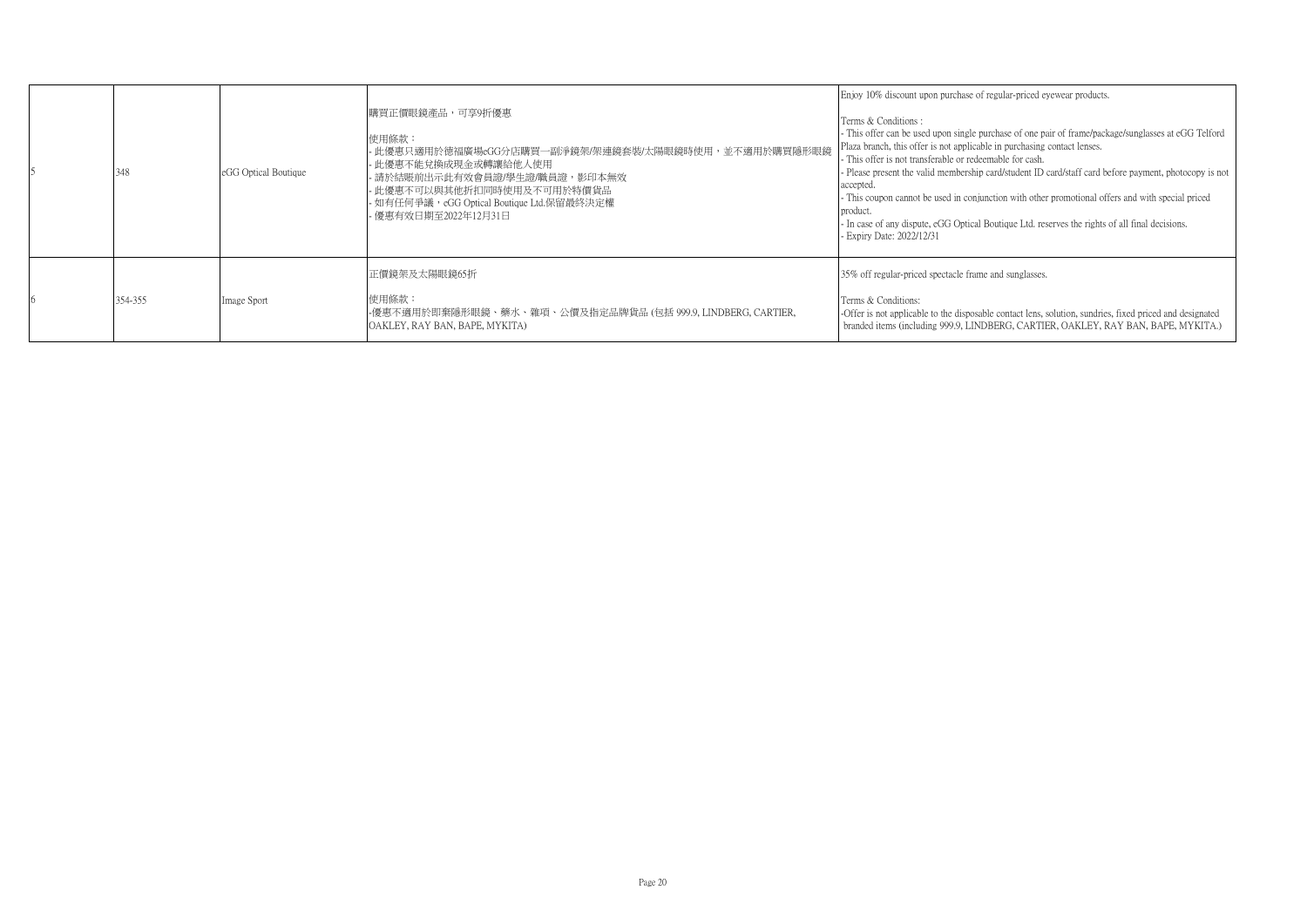|                          | 保健及個人護理用品 / Health Products & Personal Care |                        |                                                                                                                                                                     |                                                                                                                                                                                                                                                                                                                                                                                                                                                                                                                                                 |  |
|--------------------------|---------------------------------------------|------------------------|---------------------------------------------------------------------------------------------------------------------------------------------------------------------|-------------------------------------------------------------------------------------------------------------------------------------------------------------------------------------------------------------------------------------------------------------------------------------------------------------------------------------------------------------------------------------------------------------------------------------------------------------------------------------------------------------------------------------------------|--|
| Item                     | 商店編號<br>Shop No.                            | 商店名稱<br>Shop Name      | 優惠詳情及特定條款及細則                                                                                                                                                        | Offer Details & T&C                                                                                                                                                                                                                                                                                                                                                                                                                                                                                                                             |  |
|                          | 620                                         | 美康                     | 出示MTR商場優惠卡及消費即可享免費專業髮質分析及試用小樣一份<br>使用條款:-<br>美康保留最終決定權                                                                                                              | A Complimentary Hair analysis and a trial pack upon purdase with MTR promotion Card<br>Terms & Conditions:<br>-In case of any disputes meka resenes the right of final decision                                                                                                                                                                                                                                                                                                                                                                 |  |
|                          | 509                                         | 和順堂中醫診所-名醫.名藥          | 凡出示有效的職員證或會員證,可享診金、藥費、單次針灸治療9折優惠<br>使用條款:<br>優惠只適用於德福分店<br>-不能與其他優惠或現金券同時使用<br>如有任何爭議,和順堂保留最終決定權                                                                    | Show a valid staff or membership card to enjoy 10% discount on consultation fee, medication, single<br>acupuncture treatment.<br>Terms & Conditions:<br>-The offer is valid at Telford Plaza shop only.<br>-The offer cannot be used in conjunction with other discounts or promotional offers or cash coupons.<br>-Wellsoon reserves the right of final decision in any case of any disputes.                                                                                                                                                  |  |
|                          | 526                                         | 遂記燕窩蟲草專門店              | 凡購買滿HKD\$200.即可免費獲贈擭贈土耳其無花果(半磅裝)一包<br>使用條款:<br>-此優惠只適用於德福廣場分店<br>-此禮品數量有限,送完即止。每人只限換領一次<br>-此優惠不可與其他優惠項目同時使用<br>-購物前請出示有效職員証/優惠卡/學生証/會員証,影印本無效<br>-如有任何爭議,盞記保留最終決定權 | A complimentary Fig From Turkey 227g upon purchasing of HK\$200<br>Terms & Conditions:<br>-This offer is only available at Telford Plaza Shop<br>-This offer valid while stocks last. Each person can redeem ofter once<br>-This offer cannot be used in conjunction with any other promotions/offers/coupons<br>-Please present the valid staff card/ privilege card/ student card/ membership card before payment,<br>photocopy is not acceptable<br>-In case of disputes, the matters are subject to the final decision of First Edible Nest |  |
|                          |                                             |                        | 家居用品 / Household                                                                                                                                                    |                                                                                                                                                                                                                                                                                                                                                                                                                                                                                                                                                 |  |
| Item                     | 商店編號<br>Shop No.                            | 商店名稱<br>Shop Name      | 優惠詳情及特定條款及細則                                                                                                                                                        | Offer Details & T&C                                                                                                                                                                                                                                                                                                                                                                                                                                                                                                                             |  |
|                          | 602                                         | 歐化傢俬<br><b>Ulferts</b> | 購物滿\$10,000即減\$500<br>使用條款:<br>不可與其他推廣優惠、現金券或優惠券同時使用<br>不適用於寄賣貨品<br>每一次交易及每一個送貨地址只可享優惠一次                                                                            | \$500 off for spenerdiing upon \$10,000<br>Terms & Conditions:<br>-Cannot be enjoyed in conjunction with any other promotional offers, cash coupons or vouchers, except<br>eeneral discount offers<br>Not application to consignment goods<br>This offer can only be enjoyed one time for each transaction and each delivery address                                                                                                                                                                                                            |  |
| $\overline{\mathcal{L}}$ | $604 - 605$                                 | 雅蘭床褥<br><b>AIRLAND</b> | 正價產品可享有額外95折優惠<br>使用條款:<br>不可與其他優惠同時使用                                                                                                                              | 5% off on regular-priced items.<br>Terms & Conditions:<br>Offer cannot be used in conjunction with other promotional offer.                                                                                                                                                                                                                                                                                                                                                                                                                     |  |
|                          | 622                                         | 睡康寧                    | 所有正價貨品95折優惠。                                                                                                                                                        | 5% off for all regular priced items.                                                                                                                                                                                                                                                                                                                                                                                                                                                                                                            |  |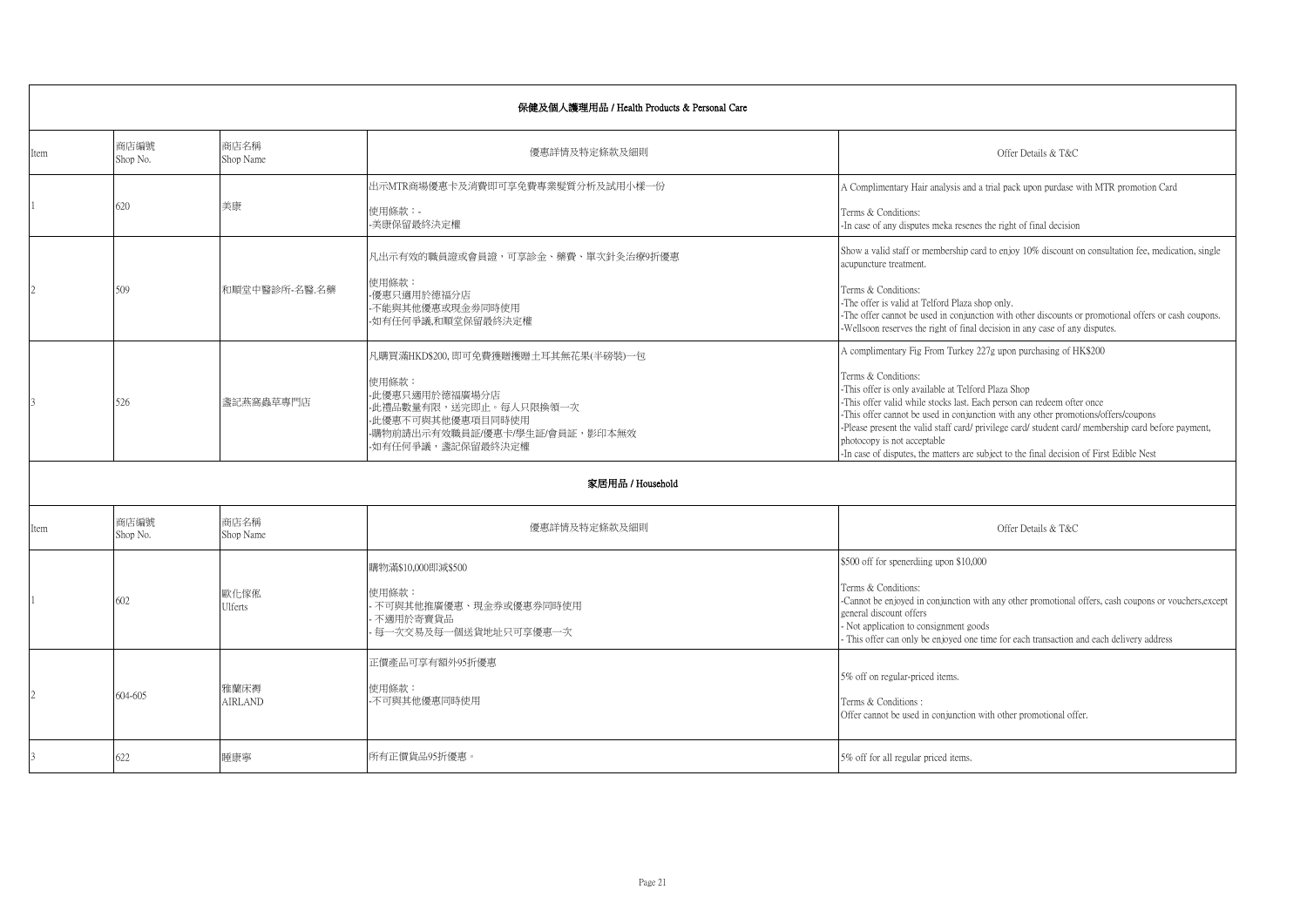|               | 610              | <b>SINOMAX</b>    | 購買任何SINOMAX正價貨品,可享95折優惠<br>使用條款:<br>-此優惠只適用於德福廣場商店<br>-此優惠不得兌換現金、現金券或其他貨品及不設退款<br>此優惠不可與其他優惠項目同時使用<br>-購物前請出示有效職員証/優惠卡/學生証/會員証,方可享有以上優惠,影印本無效<br>-参與商戶有權更改其所提供優惠的使用條款及細則而不作另行通知<br>-如有任何爭議,参與商戶保留行使此優惠之最終決定權                      | Enjoy 5% discount on regular-priced items.-<br>Terms & Conditions:<br>-This offer can be used at Telford Plaza shop only<br>-This offer cannot be exchanged for cash, gift or cash vouvhers or other merchandiseand is non-<br>refundable<br>-This offer cannot be used in conjunction with any other promotions/offers/coupons<br>-Please present the valid staff card/ privilege card/ student card/ membership card before payment,<br>photocopy is not acceptable<br>-Participating merchants reserve the right to change the Terms and Conditions without prior notice<br>-In case of any disputes, the matters are subjected to the final decision of the Participating merchants                                                                                       |  |
|---------------|------------------|-------------------|-----------------------------------------------------------------------------------------------------------------------------------------------------------------------------------------------------------------------------------|-------------------------------------------------------------------------------------------------------------------------------------------------------------------------------------------------------------------------------------------------------------------------------------------------------------------------------------------------------------------------------------------------------------------------------------------------------------------------------------------------------------------------------------------------------------------------------------------------------------------------------------------------------------------------------------------------------------------------------------------------------------------------------|--|
|               | 609              | Natural Home      | 額外5%優惠(正價貨品)<br>使用條款:<br>-顧客凡購買任何正價貨品,出示員工証,即可以享有額外5%優惠                                                                                                                                                                           | Extra 5% Discount for non-special discount products<br>Terms & Conditions:<br>-Extra 5% discount for customer who purchase any non-special discount product with the above<br>company's staff card                                                                                                                                                                                                                                                                                                                                                                                                                                                                                                                                                                            |  |
| 服務 / Services |                  |                   |                                                                                                                                                                                                                                   |                                                                                                                                                                                                                                                                                                                                                                                                                                                                                                                                                                                                                                                                                                                                                                               |  |
| Item          | 商店編號<br>Shop No. | 商店名稱<br>Shop Name | 優惠詳情及特定條款及細則                                                                                                                                                                                                                      | Offer Details & T&C                                                                                                                                                                                                                                                                                                                                                                                                                                                                                                                                                                                                                                                                                                                                                           |  |
|               | 502C             | Salon TIC         | 首次惠顧剪髮可享7折,電/染/護理享8折,隨後惠顧可享8折<br>使用條款:<br>優惠只適用新客戶及指定髮型師<br>優惠只適用於優惠不適用星期六及公眾假期前夕<br>必須預約,並於預約時說明享用此後惠<br>必須出示有效的纸本或電子格式享用此優惠<br>優惠不適用於聖誕節及農曆新年前一星期<br>優惠不包括洗吹服務,指甲重做,塗甲油或啫喱甲修補<br>優惠不可與其他優惠、折扣使用<br>如有任何爭議,IL COLPO GROUP保留最終決定權 | 1st trial - 30% off hair cut and 20% off chemical services.<br>sub visit - 20% off hair services.<br>Terms & Conditions:<br>- This offer is limited to new customer, designated stylist.<br>- This offer is not applicable on Saturdays and Public Holiday Eves.<br>- Advance reservation is required; usage of offer must be indicted upon making reservation.<br>- Must be present the offer by print or digital format.<br>- This offer cannot be used a week before Christmas and Chinese New Year.<br>- This offer does not include shampoo & blow-dry services, nail redo, re varnish or refill of gel nail.<br>- Offer cannot be used in conjunction with other promotional or discount offer.<br>- In case of dispute, the decision of IL COLPO GROUP shall be final. |  |
|               | 617              | <b>FOTOMAX</b>    | 2R-8F沖印9折+2R-8F過膠9折<br>使用條款:<br>-此優惠不可與其他優惠項目同時使用,優惠期至2022年12月31日                                                                                                                                                                 | 2R-8F Photo Printing 10% + 2R-8F Lamination 10% Off<br>Terms & Conditions:<br>-This Offer cannot be used in conjunction with other Fotomax offers,<br>-Promotion Valid Until 31-12-2022                                                                                                                                                                                                                                                                                                                                                                                                                                                                                                                                                                                       |  |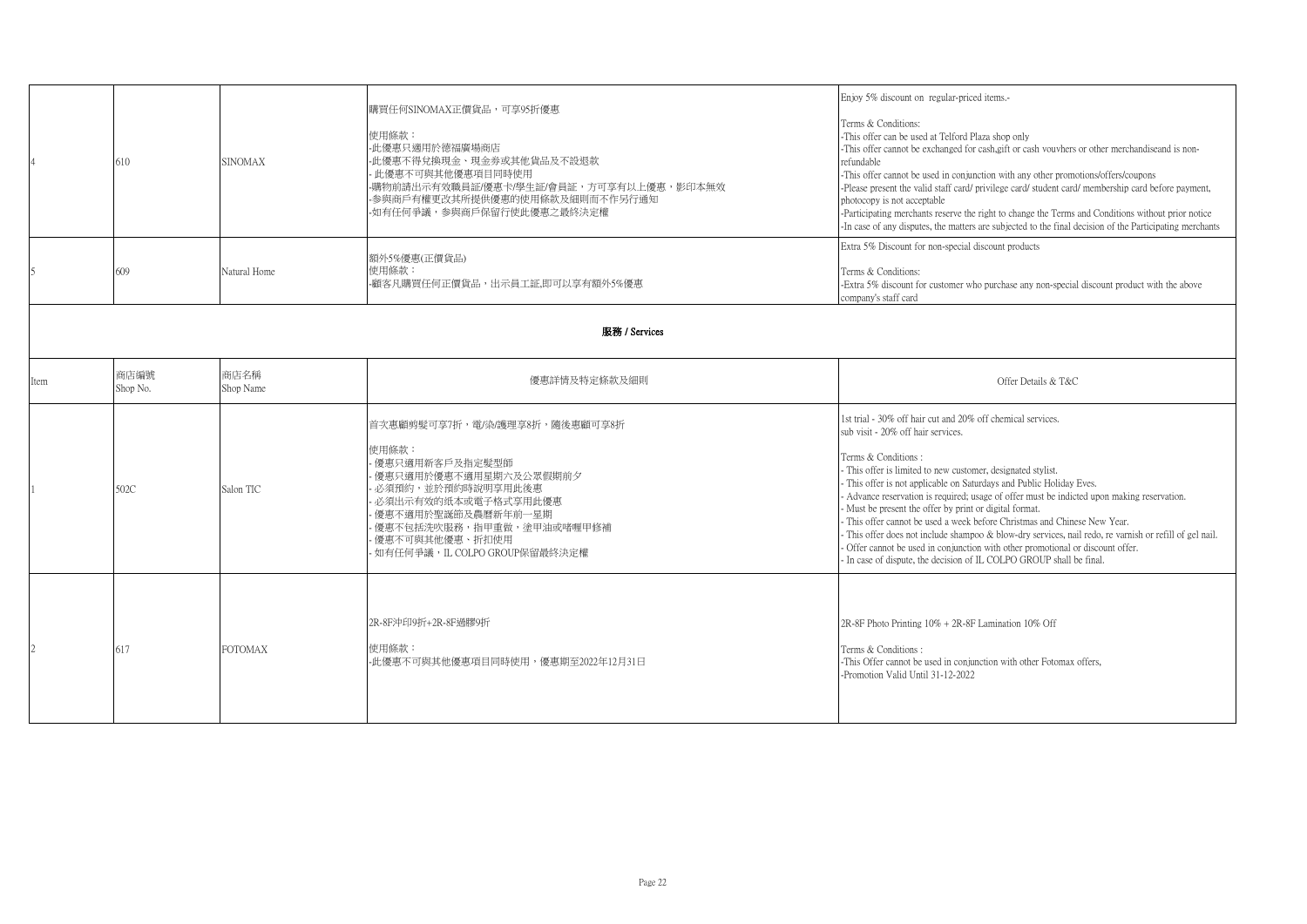|      | 其他 / Others      |                   |                                                                                                                                                                                                                                                                                                                                                                                                                                               |                                                                                                                                                                                                                                                                                                                                                                                                                                                                                                                                                                                                                                                                                                                                                                                                                                                                                                                                                                                                                                                                                                                                                                                                                                                                                                                                                                                                                              |  |  |
|------|------------------|-------------------|-----------------------------------------------------------------------------------------------------------------------------------------------------------------------------------------------------------------------------------------------------------------------------------------------------------------------------------------------------------------------------------------------------------------------------------------------|------------------------------------------------------------------------------------------------------------------------------------------------------------------------------------------------------------------------------------------------------------------------------------------------------------------------------------------------------------------------------------------------------------------------------------------------------------------------------------------------------------------------------------------------------------------------------------------------------------------------------------------------------------------------------------------------------------------------------------------------------------------------------------------------------------------------------------------------------------------------------------------------------------------------------------------------------------------------------------------------------------------------------------------------------------------------------------------------------------------------------------------------------------------------------------------------------------------------------------------------------------------------------------------------------------------------------------------------------------------------------------------------------------------------------|--|--|
| Item | 商店編號<br>Shop No. | 商店名稱<br>Shop Name | 優惠詳情及特定條款及細則                                                                                                                                                                                                                                                                                                                                                                                                                                  | Offer Details & T&C                                                                                                                                                                                                                                                                                                                                                                                                                                                                                                                                                                                                                                                                                                                                                                                                                                                                                                                                                                                                                                                                                                                                                                                                                                                                                                                                                                                                          |  |  |
|      | P13-14           | 德藝會               | 免費7日貴賓會籍*<br>-於7天内免費享用指定設施(包括室内恆溫泳池、健身中心、瑜伽/舞蹈/動感單車堂)<br> 免費專業身體成份分析*<br>-包括體重分析、肌肉脂肪成份、平衡分析等,附上詳盡檢查報告和諮詢服務<br>免入會手續費*<br>憑員工證可到德藝會換領餐飲會籍咭,可享午市及晚市全單低至7折<br>於生日月份送龍蝦半隻、紅酒一枝及壽桃<br>使用條款:<br>-必須出示有效之証件方可享用此優惠<br>-餐飲7折只適用於平日,假日則可享全單8折<br>-只適用於平日之自選菜式及正價套餐<br>-不適用於包場(36位以上)、酒席、特惠餐、預訂菜單、酒精類飲品及加一服務費<br>-生日優惠需最少2人及提早3天預訂,並可於生日月份內無限次使用<br>-優惠有效期由2021年1月1日至12月31日<br>-不可與其他優惠同時使用,優惠不得兌換現金<br>-如有任何爭議,德藝會保留最終決定權<br>*每人只可享用此優惠乙次。不適用於德藝會現有會員 | Complimentary 7-day VIP Membership*<br>-To enjoy designated facilities for free(including indoor heating swimming pool, fitness centre, yoga/dance/spinning class) in<br>seven davs<br>Free Body Composition Analysis*<br>-Cover Weight, muscle and balance analysis with in-depth report and consultation service<br>Waiver of handling fee*<br>Redemption of ClubONE dining membership by presenting staff card to enjoy up to 30%<br>off for lunch and dinner<br>A complimentary lobster (half portion), red wine and birthday bun in birthday month<br>Terms & Conditions:<br>-This offer is valid upon presentation of valid identification pass<br>-30% off is only applicable to dining services on weekdays. People can enjoy 20% off on weekend.<br>-Only applicable to a la carte & regular menu<br>-Not applicable to banquet (over 36 guests), special menu, alcohol drinks and 10% service charge<br>- Minimum two patrons and three days advance reservation is required for birthday offer.<br>Patrons are entitled to unlimited use in birthday months<br>-The above offer is valid from 1 January to 31 December 2021<br>-The offer cannot be used in conjunction with other offers<br>-In case of any disputes, the decision of Telford Recreation Club is final<br>*Each person is entitled to the offer for once only. The offer is not applicable to the existing members of Telford Recreation<br>Club |  |  |
|      | 519              | NH Natural Hair   | 正價貨品9折優惠<br>使用條款:<br>不可與其他優惠同時使用<br>百貨公司 / Department Store                                                                                                                                                                                                                                                                                                                                                                                   | 10% off on regular-priced item<br>Terms & Conditions:<br>offer: The offer cannot be used in conjunction with other promotion offers                                                                                                                                                                                                                                                                                                                                                                                                                                                                                                                                                                                                                                                                                                                                                                                                                                                                                                                                                                                                                                                                                                                                                                                                                                                                                          |  |  |
| Item | 商店編號<br>Shop No. | 商店名稱<br>Shop Name | 優惠詳情及特定條款及細則                                                                                                                                                                                                                                                                                                                                                                                                                                  | Offer Details & T&C                                                                                                                                                                                                                                                                                                                                                                                                                                                                                                                                                                                                                                                                                                                                                                                                                                                                                                                                                                                                                                                                                                                                                                                                                                                                                                                                                                                                          |  |  |